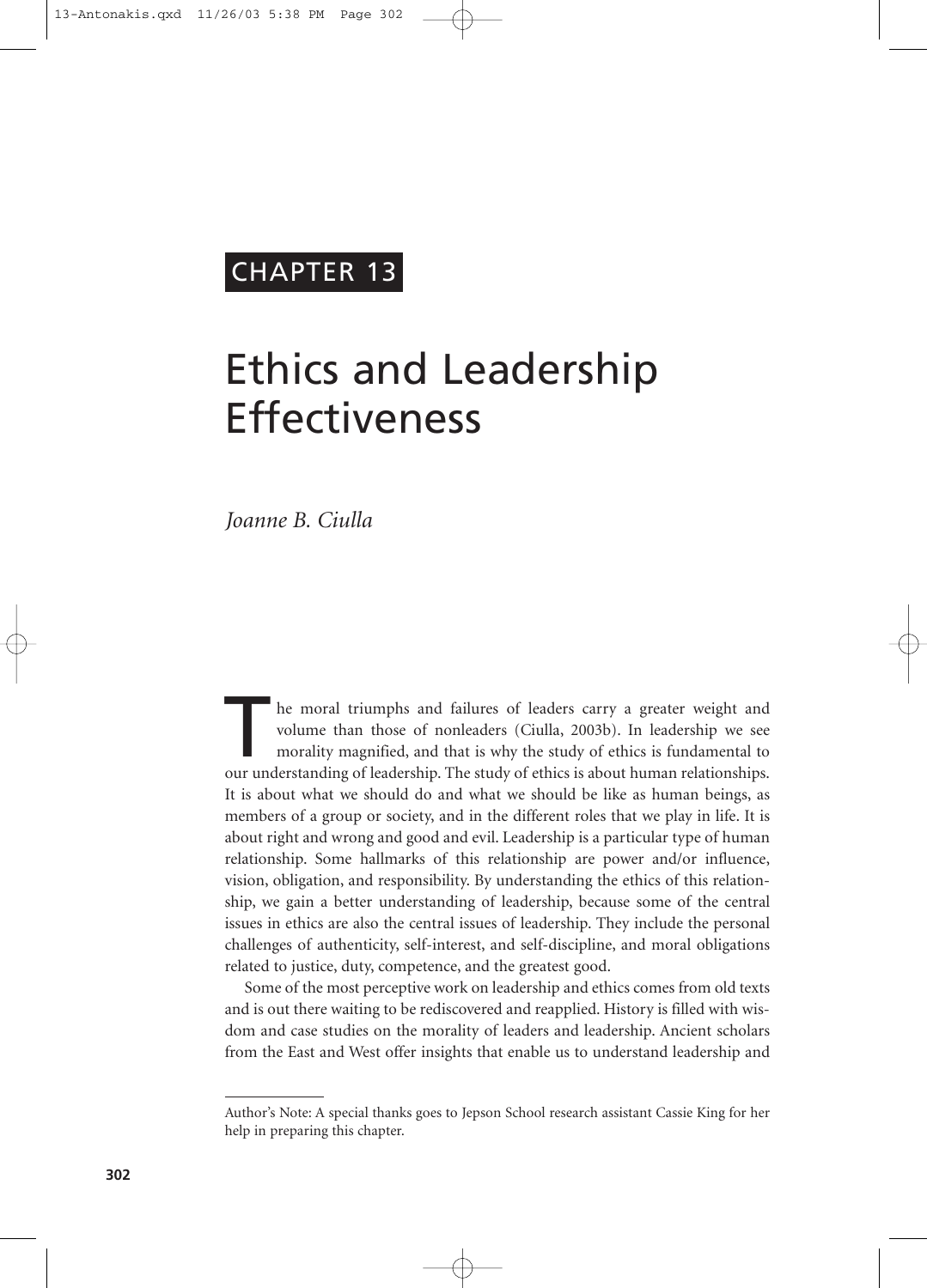formulate contemporary research questions in new ways. History and philosophy provide perspective on the subject and reveal certain patterns of leadership behavior and themes about leadership and morality that have existed over time. They remind us that some of the basic issues concerning the nature of leadership are inextricably tied to the human condition.

The study of ethics and the history of ideas help us understand two overarching and overlapping questions that drive most leadership research. They are: What is leadership? And what is good leadership? One is about what leadership *is,* or a descriptive question. The other is about what leadership *ought to be,* or a normative question. These two questions are sometimes confused in the literature. Progress in leadership studies rests on the ability of scholars in the field to integrate the answers to these questions. In this chapter, I discuss the implications of these two questions for our understanding of leadership. I begin the chapter by looking at how the ethics and effectiveness question plays out in contemporary work on leadership and ethics and I discuss some of the ethical issues distinctive to leadership. Then I show some of the insights gleaned from the ancient literature and how they complement and provide context for contemporary research. In the end I suggest some directions for research on ethics and in leadership studies.

### Ethikos and Morale

Before I get started, a short note on the words *ethics* and *moral* is in order. Some people like to make a distinction between these two concepts, arguing that ethics is about social values and morality is about personal values. Like most philosophers, I use the terms interchangeably. As a practical matter, courses on moral philosophy cover the same material as courses on ethics. There is a long history of using these terms as synonyms of each other, regardless of their roots in different languages. In *De Fato* (II.i) Cicero substituted the Latin word *morale* for Aristotle's use of the Greek word *ethikos.* We see the two terms defining each other in the *Oxford English Dictionary.* The word *moral* is defined as "of or pertaining to the distinction between right and wrong, or good and evil in relation to the actions, volitions, or character of human beings; ethical," and "concerned with virtue and vice or rules of conduct, ethical praise or blame, habits of life, custom and manners" (*Compact Oxford English Dictionary*, 1991, p. 1114). Similarly, *ethics* is defined as "of or pertaining to morality" and "the science of morals, the moral principles by which a person is guided" (*Compact Oxford English Dictionary*, 1991, p. 534).

### Ethics as Critical Theory

In 1992, I conducted an extensive search of literature from psychology, sociology, anthropology, political science, religion, and philosophy to see what work had been done on ethics and leadership (Ciulla, 1995). The results were disappointing both in terms of the quantity and quality of articles in contemporary books and journals.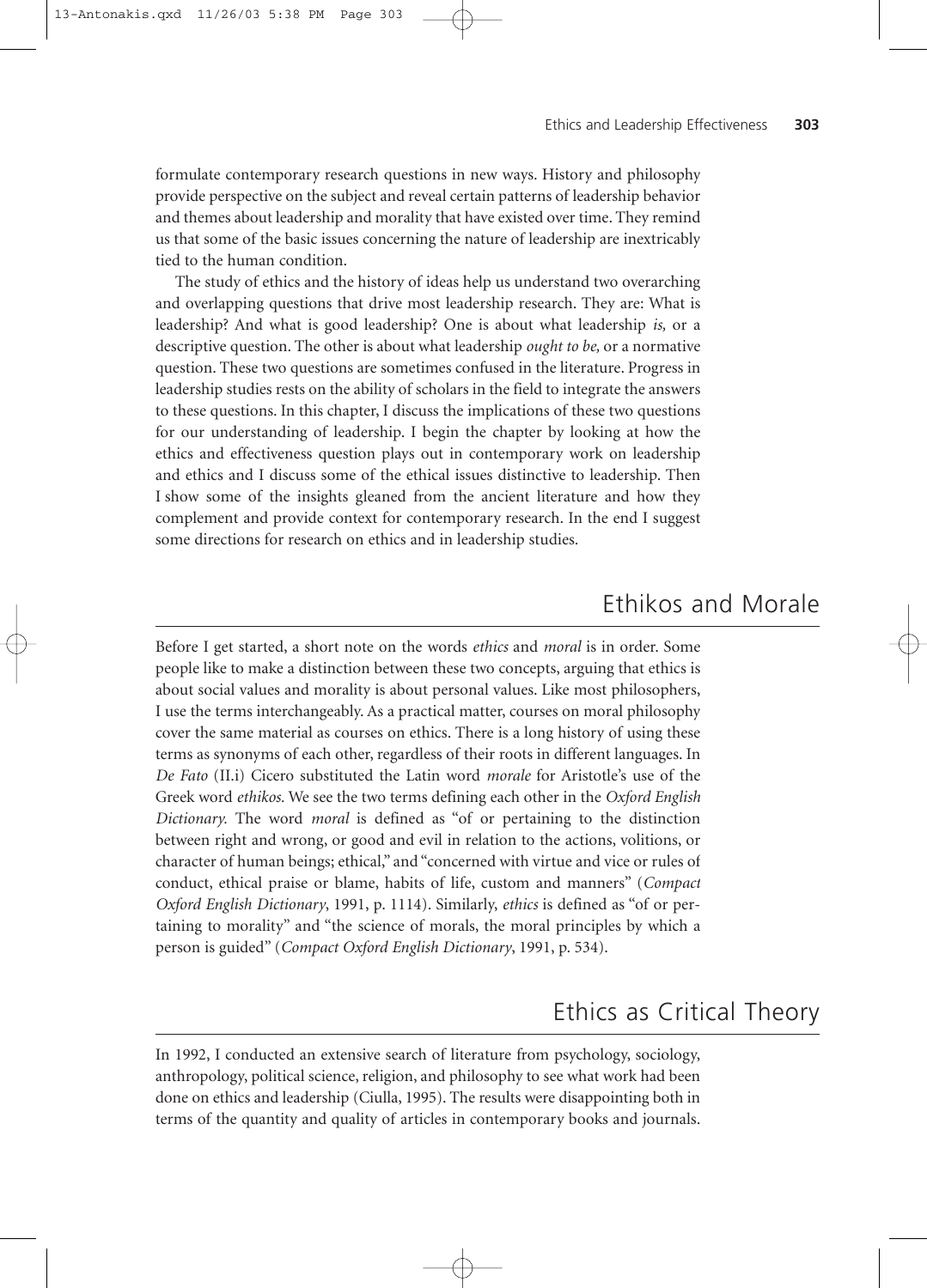This is not to say that prominent leadership scholars have ignored the subject or failed to see the importance of ethics to leadership. What I am saying is that philosophers who specialize in ethics see their subject differently than do social scientists. Studies of charismatic, transformational, and visionary leadership often talk about ethics. In these studies, ethics is part of the social scientist's description of types or qualities of leaders and/or leader behaviors. From a philosopher's point of view, these studies offer useful empirical descriptions, but they do not offer detailed critical analysis of the ethics of leadership. The study of ethics in any field, such as business or law, also serves as a critical theory. Philosophers usually question most of the assumptions in the field (which might explain why people often try to serve them hemlock!). My point here is not that philosophy is better than the social sciences, but that it brings out different aspects of leadership by employing different methods of analysis. If we are to gain an understanding of ethics and leadership, we will need both kinds of research and analysis.

### Explanation and Understanding

The other striking thing I observed about the leadership literature was that writer after writer complained that researchers did not seem to be making much progress in their understanding of leadership (J. G. Hunt, 1991). Fortunately, I will not be adding my voice to that chorus of lamentation. Many things have changed in leadership studies since the early 1990s. Several initiatives are afoot to pull research together. The "full-range leadership theory" consolidates research on transformational and charismatic leadership theories and research with empirical findings on leadership behaviors (Antonakis & House, 2002). Also, more scholars from the humanities have entered the field, and more leadership scholars are doing interdisciplinary work. This is a substantial development because the humanities give us a different kind of knowledge than do the sciences and social sciences.

The humanities provide a larger context in which we can synthesize what we know about leadership. This context also shows us patterns of leadership that we can use to analyze contemporary problems. The challenge for today's leadership scholars is how to bring the two together. As C. P. Snow noted in his famous 1959 Rede lecture, there are "two cultures" of scholars, the humanities and the natural sciences. He said the sciences provide us with descriptions and explanations, but we need the humanities for understanding (Snow, 1998). Similarly, in 1962 Bennis observed that the *science* part of social science is not about the data the scientists produce, "nor is it barren operationalism—what some people refer to as 'scientism' or the gadgetry used for laboratory work. Rather it is what may be called the 'scientific temper' or 'spirit'" (Bennis, 2002, pp. 4–5). The temper and spirit of science include freedom and democratic values. Bennis (2002) argued that the scientist and citizen cannot be sharply separated and that empirical research had to be done from "a *moral* point of view" (p. 7). Whereas the quantity of research that focuses solely on ethics and leadership is still very small, this perspective on leadership is already changing the way some traditional social scientists think about their work.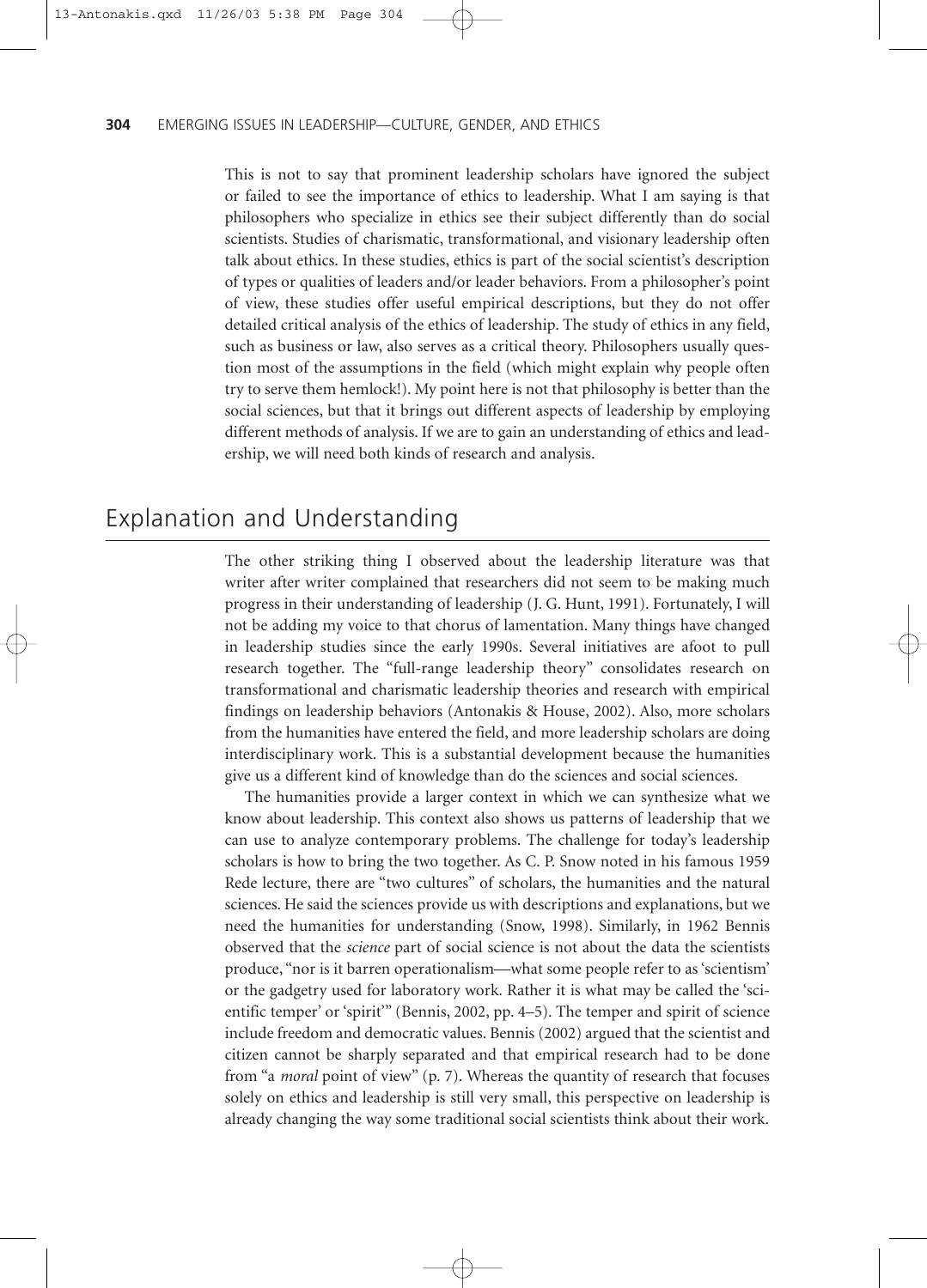### Ethics as Exhortation

Whereas some of the leadership studies literature offers descriptive accounts of ethics, other parts of the literature treat ethics as an exhortation rather than an indepth exploration of the subject. Researchers often tell us that leaders should be honest, have integrity, and so forth. For example, John Gardner makes his plea for ethical leaders in his working paper "The Moral Aspect of Leadership," later published in his book *On Leadership* (Gardner, 1987). In the chapter titled "The Moral Dimension of Leadership," Gardner began by categorizing the different kinds of bad leaders, or what he called transgressors, that we find in history. He said some leaders are cruel to their subjects; some encourage their subjects to be cruel to others; some motivate their subjects by playing on the cruelty of their subjects; some render their followers childlike and dependent; and some destroy processes that societies have set up to preserve freedom, justice, and human dignity (Gardner, 1990, pp. 67–68). Gardner picks an important and provocative place to start a discussion on ethics and leadership. However, he never takes us much beyond the "leaders shouldn't be like this" phase of analysis.

When Gardner does get to the meat of the chapter, he offers a series of eloquent and inspiring exhortations on the importance of caring, responsive leaders and empowering leaders who serve the common good. He does not tell us anything we do not already know, but he says it beautifully: "We should hope that our leaders will keep alive values that are not so easy to embed in laws—our caring for others, about honor and integrity, about tolerance and mutual respect, and about human fulfillment within a framework of values" (Gardner, 1990, p. 77). What is missing in Gardner's discussion is what this means in terms of moral commitments and relationships. Why do leaders go wrong in these areas? What does it takes to morally stay on track? And what does this imply for the leader/follower relationship?

### The Normative Aspects of Definitions

Leadership scholars often concern themselves with the problem of defining leadership. Some believe that if they could only agree on a common definition of leadership, they would be better able to understand it. This really does not make sense, because scholars in history, biology, and other subjects do not all agree on the definition of their subject, and, even if they did, it would not help them to understand it better. Furthermore, scholars do not determine the meaning of a word for the general public. Would it make sense to have an academic definition that did not agree with the way ordinary people understood the word? Social scientists sometimes limit the definition of a term so that they can use it in a study. Generally, the way people in a culture use a word and think about it determines the meaning of a word (Wittgenstein, 1968). The denotation of the word *leadership* stays basically the same in English. Even though people apply the term differently, all English-speaking leadership scholars know what the word means. Slight variations in its meaning tell us about the values, practices, and paradigms of leadership in a certain place and at a certain time.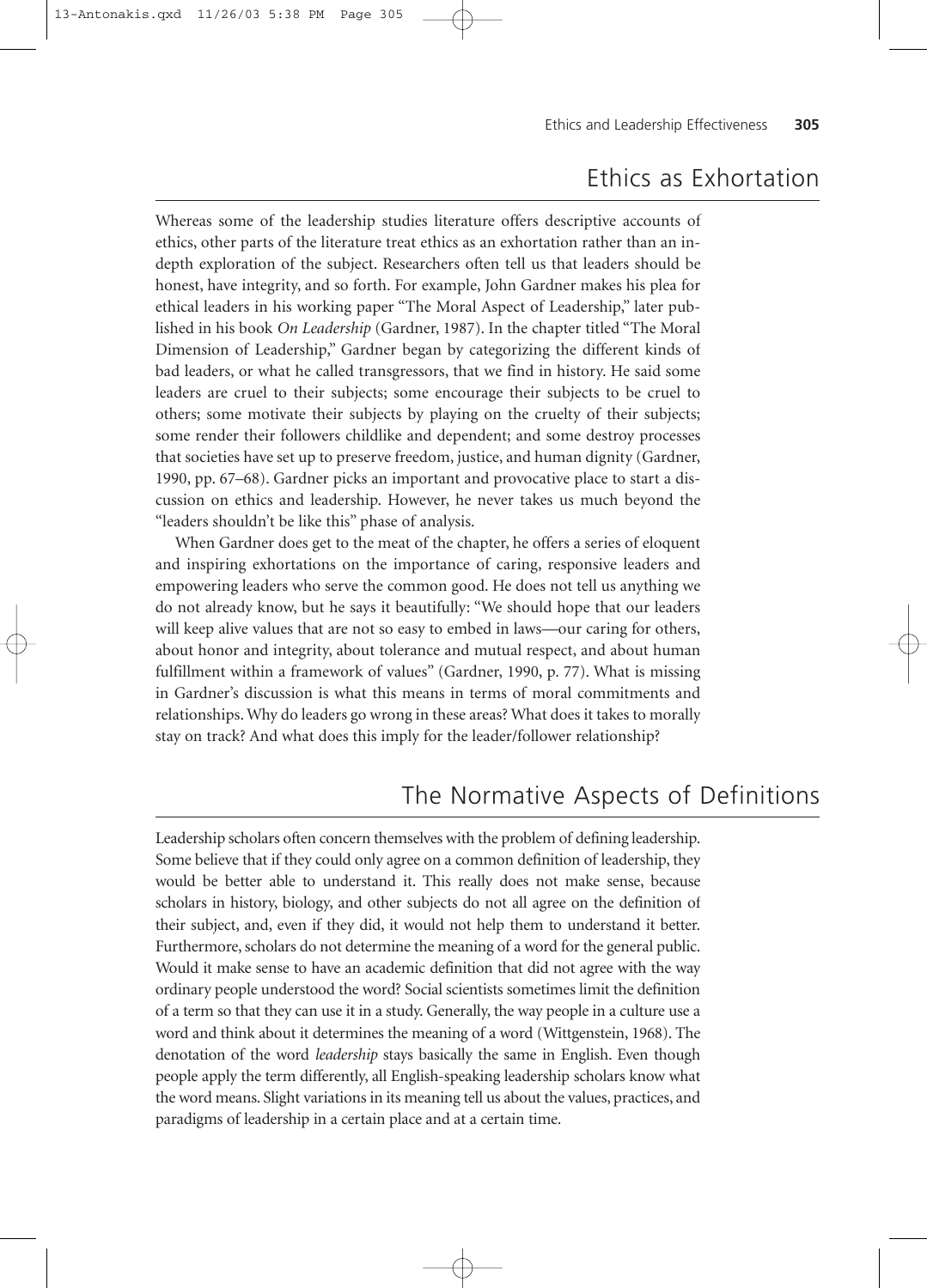Rost (1991) is among those who think that there has been little progress in leadership studies. He believed that there will be no progress in leadership studies until scholars agree on a common definition of leadership. He collected 221 definitions of leadership, ranging from the 1920s to the 1990s. All of these definitions generally say the same thing—leadership is about a person or persons somehow moving other people to do something. Where the definitions differ is in how leaders motivate their followers, their relationship to followers, who has a say in the goals of the group or organization, and what abilities the leader needs to have to get things done. I chose definitions that were representative of definitions from other sources from the same era. Even today one can find a strong family resemblance in the ways various leadership scholars define leadership.

Consider the following definitions (all from American sources), and think about the history of the time and the prominent leaders of that era. What were they like? What were their followers like? What events and values shaped the ideas behind these definitions?

1920s [Leadership is] the ability to impress the will of the leader on those led and induce obedience, respect, loyalty, and cooperation.

1930s Leadership is a process in which the activities of many are organized to move in a specific direction by one.

1940s Leadership is the result of an ability to persuade or direct men, apart from the prestige or power that comes from office or external circumstance.

1950s [Leadership is what leaders do in groups.] The leader's authority is spontaneously accorded him by his fellow group members.

1960s [Leadership is] acts by a person which influence other persons in a shared direction.

1970s Leadership is defined in terms of discretionary influence. Discretionary influence refers to those leader behaviors under control of the leader which he may vary from individual to individual.

1980s Regardless of the complexities involved in the study of leadership, its meaning is relatively simple. Leadership means to inspire others to undertake some form of purposeful action as determined by the leader.

1990s Leadership is an influence relationship between leaders and followers who intend real changes that reflect their mutual purposes.

Notice that in the 1920s leaders "impressed" their will on those led. In the 1940s they "persuaded" followers, in the 1960s they "influenced" them, whereas in the 1990s leaders and followers influenced each other. All of these definitions are about the nature of the leader/follower relationship. The difference between the definitions rests on normative questions: "How *should* leaders treat followers? And how *should* followers treat leaders?" Who decides what goals to pursue? What *is* and what *ought* to be the nature of their relationship to each other? One thing the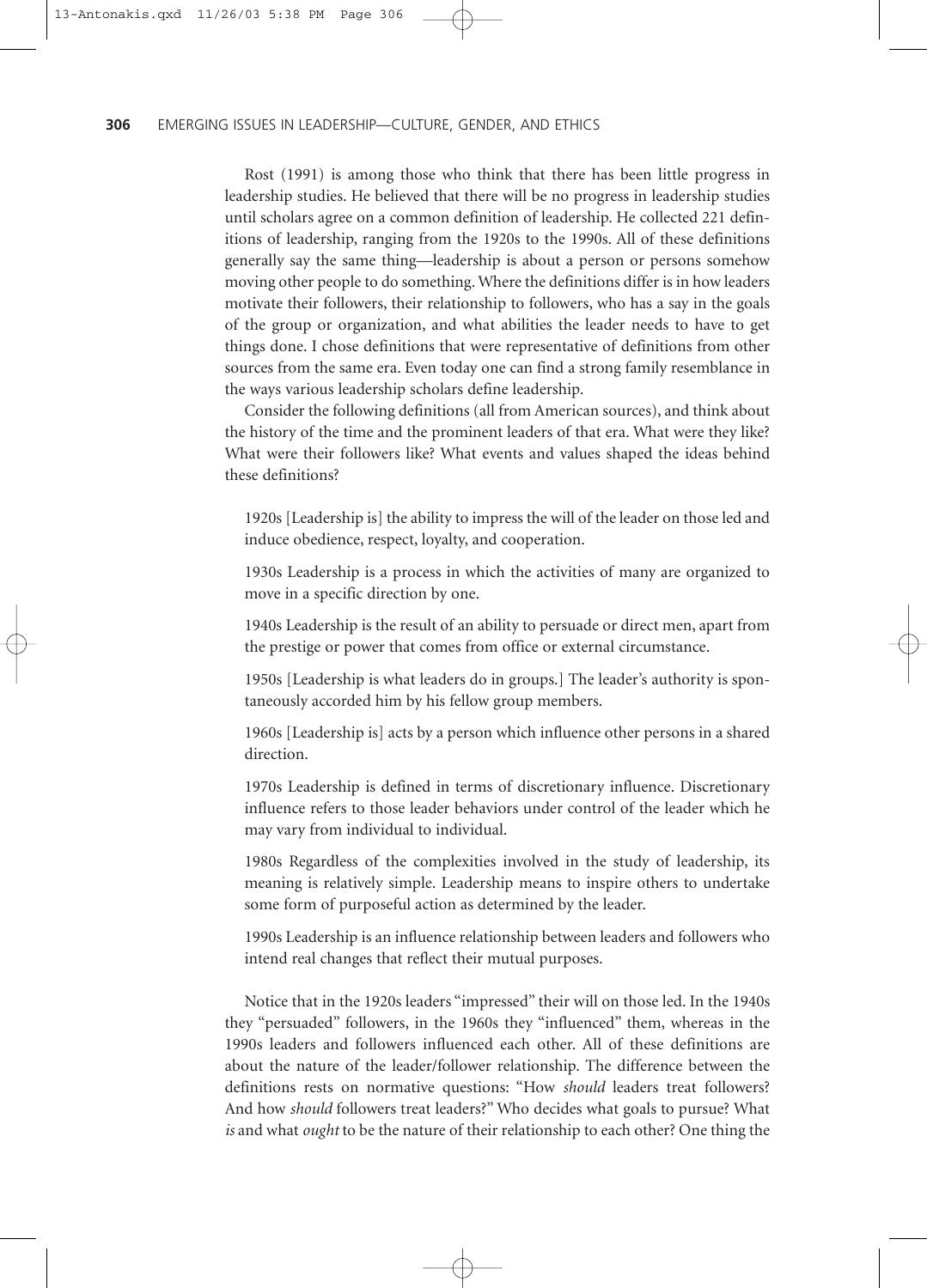definition debate demonstrates is the extent to which the concept of leadership is a social and historical construction. Definitions reflect not only the opinions of researchers but the conditions of life at a particular time in a particular society and the values that are important to either the public or the leaders. The definition of leadership is a social and normative construction.

For contemporary scholars, the most morally attractive definitions of leadership hail from the 1940s, 1950s, 1960s, and Rost's (1991) own definition of the 1990s. They imply a noncoercive, participatory, and democratic relationship between leaders and followers. There are two appealing elements of these theories. First, rather than *induce,* these leaders *influence,* which in moral terms implies that leaders recognize the autonomy of their followers. Rost's definition used the word *influence,* which carries an implication that there is some degree of voluntary compliance on the part of followers. In Rost's (1991) chapter on ethics he stated, "The leadership process is ethical if the people in the relationship (the leaders and followers) *freely* agree that the intended changes fairly reflect their mutual purposes" (p. 161). Followers are the leader's partner in shaping the goals and purposes of a group or organization. For Rost, consensus is an important part of what makes leadership ethical and what makes leadership *leadership.* Free choice is morally pleasing because it shows respect for persons. But the fact that people consent to make changes does not mean that those changes are ethical or that their mutual purposes are ethical. An ethical process may not always yield ethical results. The second morally attractive part of these definitions is that they imply recognition of the beliefs, values, and needs of the followers. Today, we may not agree with the 1920s characterization of leadership, not because leadership is incorrectly defined, but because we do not think that is the best way to lead. Nonetheless, there are plenty of leaders around today that fit that description of command-and-control leadership. If we all accepted Rost's definition of leadership, we would not be able to use the term to talk about a number of leaders whose leadership does not fit the bill.

### The Hitler Problem

The morally attractive definitions also speak to a distinction frequently made between leadership and headship (or positional leadership). Holding a formal leadership position or position of power does not necessarily mean that a person exercises leadership. Furthermore, you do not have to hold a formal position to exercise leadership. People in leadership positions may wield force or authority using only their position and the resources and power that come with it. Some scholars would argue that bullies and tyrants are not leaders, which takes us to what I have called "the Hitler problem" (Ciulla, 1995). The Hitler problem is based on how you answer the question, "Was Hitler a leader?" According to the morally unattractive definitions, he was a leader, perhaps even a great leader, albeit an immoral one. Heifetz (1994) argued that, under the "great man" and trait theories of leadership, you can put Hitler, Lincoln, and Gandhi in the same category because the underlying idea of the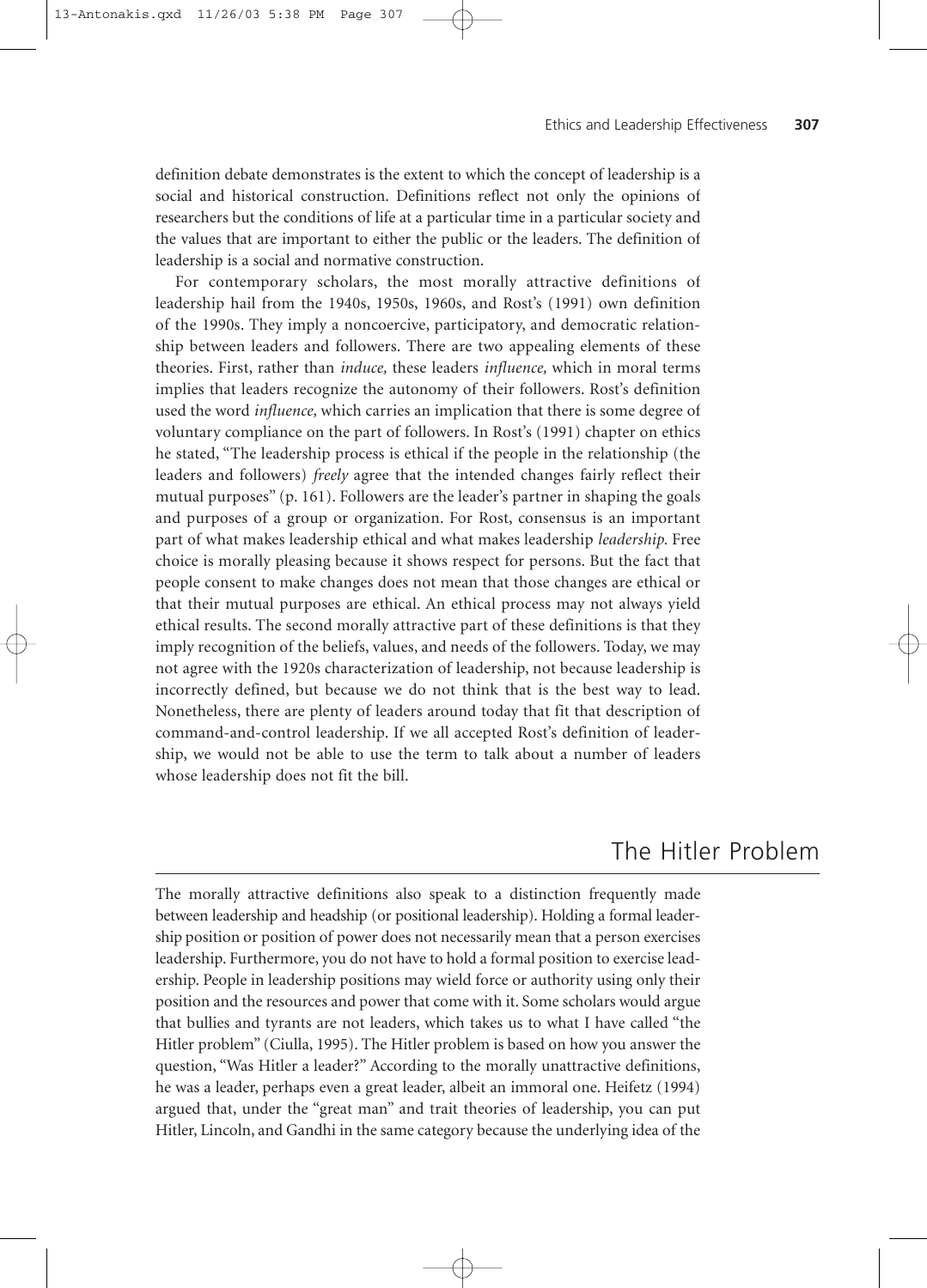theory is that leadership is influence over history. However, under the morally attractive or normative theories, Hitler was not a leader at all. He was a bully or tyrant or simply the head of Germany.

To muddy the waters even further, according to one of Bennis and Nanus's (1985) characterization of leadership—"Managers are people who do things right and leaders are people who do right things" (p. 21)—one could argue that Hitler was neither unethical nor a leader. Bennis and Nanus are among those scholars who sometimes slip into using the term *leader* to mean a morally good leader. However, what appears to be behind this in Bennis and Nanus's comment is the idea that leaders *are* or *should be* a head above everyone else morally. This normative strand exists throughout the leadership literature, most noticeably in the popular literature. Writers will say leaders *are* participatory, supportive, and so forth, when what they really mean is that leaders *should* have these qualities. Yet it may not even be clear that we really want leaders with these qualities. As former presidential spokesman Gergen (2002) pointed out, leadership scholars all preach and teach that participatory, empowering leadership is best. A president like George W. Bush, however, exercises a top-down style of leadership that is closer to the 1920s definition than the 1990s one. Few leadership scholars would prescribe such leadership in their work. Nonetheless, President Bush scored some of the highest approval ratings for his leadership in recent history (Gergen, 2002).

### Moral Luck

Leadership scholars who worry about constructing the ultimate definition of leadership are asking the wrong question but trying to answer the right one. The ultimate question about leadership is not, "What is the definition of leadership?" We are not confused about what leaders do, but we would like to know the best way to do it. The whole point of studying leadership is to answer the question, "What is good leadership?" The use of the word *good* here has two senses, morally good leadership and technically good leadership (i.e., effective at getting the jobat-hand done). The problem with this view is that when we look at history and the leaders around us, we find some leaders who meet both criteria and some who only meet one. History only confuses the matter further. Historians do not write about the leader who was very ethical but did not do anything of significance. They rarely write about a general who was a great human being but never won a battle. Most historians write about leaders who were winners or who change history for better or for worse.

The historian's assessment of leaders also depends on what philosophers call moral luck. Moral luck is another way of thinking about the free will/determinism problem in ethics. People are responsible for the free choices they make. We are generally not responsible for things over which we have no control. The most difficult ethical decisions leaders make are those where they cannot fully determine the outcome. Philosopher Bernard Williams (1998) described moral luck as intrinsic to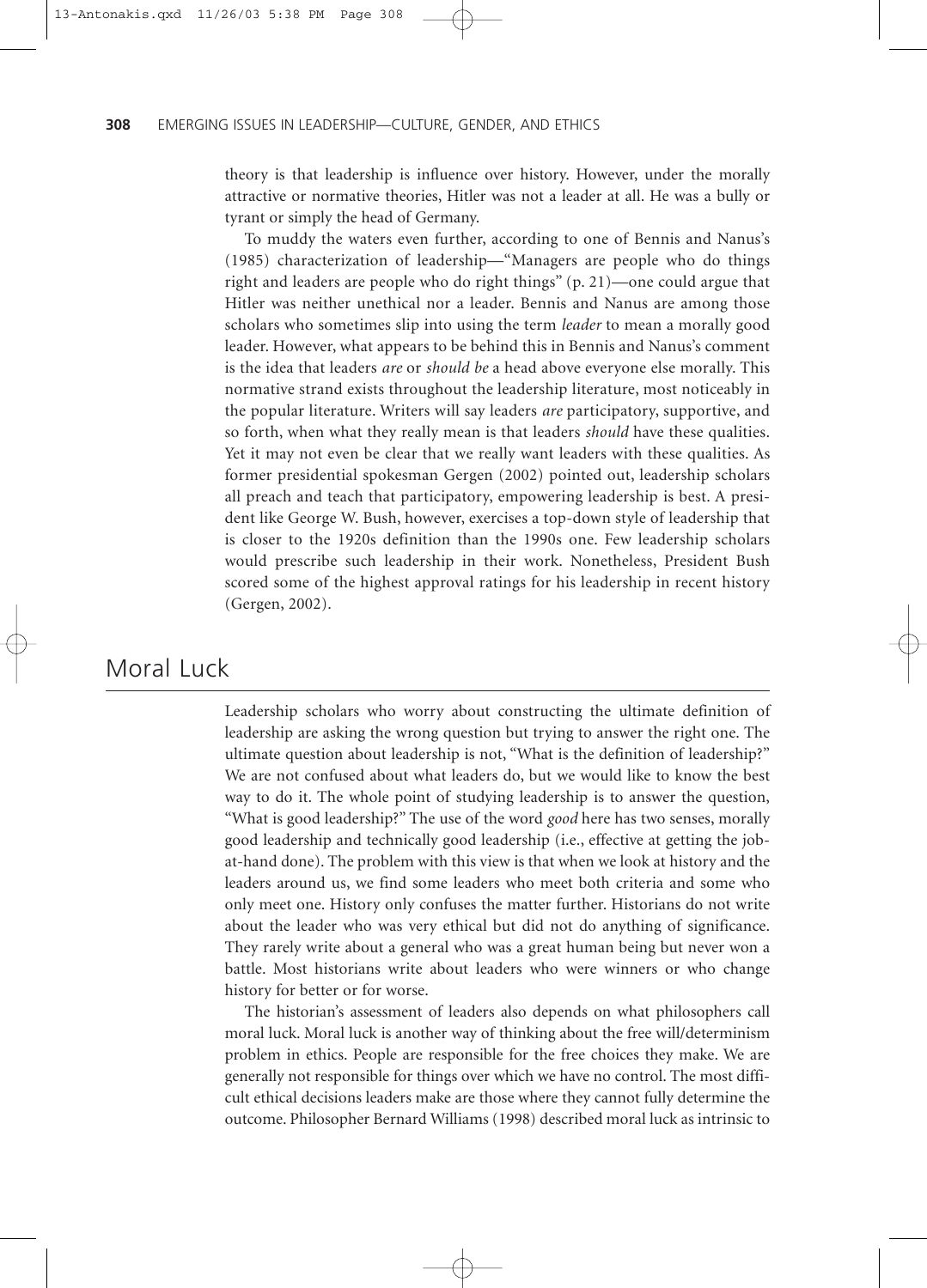an action based on how well a person thinks through a decision and whether his or her inferences are sound and turn out to be right. He stated that moral luck is also extrinsic to a decision. Things like bad weather, accidents, terrorists, malfunctioning machines, and so forth can sabotage the best-laid plans (B.A.O. Williams, 1981). Moral luck is an important aspect of ethics and leadership, because it helps us think about ethical decision making and risk assessment.

Consider the following two examples. First, imagine the case of a leader who is confronted with situation where terrorists are threatening to blow up a plane full of people. The plane is sitting on a runway. The leader gets a variety of opinions from her staff and entertains several options. Her military advisers tell her that they have a plan. They are fairly certain they will be able to free the hostages safely. The leader is morally opposed to giving in to terrorists but also morally opposed to killing the terrorists if it is not necessary. She has duties to a variety of stakeholders and long- and short-term moral obligations to consider. She weighs the moral and technical arguments carefully and chooses to attack, but she is unlucky. Things go wrong and the hostages get killed. Consider the case of another leader in the same situation. In this case, the negotiations are moving forward slowly, and his advisers tell him that an attack is highly risky. The leader is impatient with the hostages and his cautious advisers. He does not play out the moral arguments. For him it is simple: "I don't give a damn who gets killed; these terrorists are not going to get the best of me!" He chooses to attack. This leader is lucky. The attack goes better than expected and the hostages are freed without harm.

Some leaders are ethical but unlucky, whereas others are not as ethical but very lucky. Most really difficult moral decisions made by leaders are risky, because they have imperfect or incomplete information and lack control over all of the variables that will affect outcomes. Leaders who fail at something are worthy of forgiveness when they act with deliberate care and for the right moral reasons, even though followers do not always forgive them or lose confidence in their leadership. Americans did not blame President Jimmy Carter for the botched attempt to free the hostages in Iran, but it was one more thing that shook their faith in his leadership. He was unlucky because if the mission had been successful, it might have strengthened people's faith in him as a leader and improved his chances of retaining the presidency.

The irony of moral luck is that leaders who are reckless and do not base their actions on sound moral and practical arguments are usually condemned when they fail *and* celebrated as heroes when they succeed. That is why Immanuel Kant (1993) argued that because we cannot always know the results of our actions, moral judgments should be based on the right moral principles and not contingent on outcomes. The reckless, lucky leader does not demonstrate moral or technical competency, yet because of the outcome often gets credit for having both. Because history usually focuses on outcomes, it is not always clear how much luck, skill, and morality figured in the success or failure of a leader. This is why we need to devote more study to the ethics of leaders' decision-making processes in addition to their actions and behavior.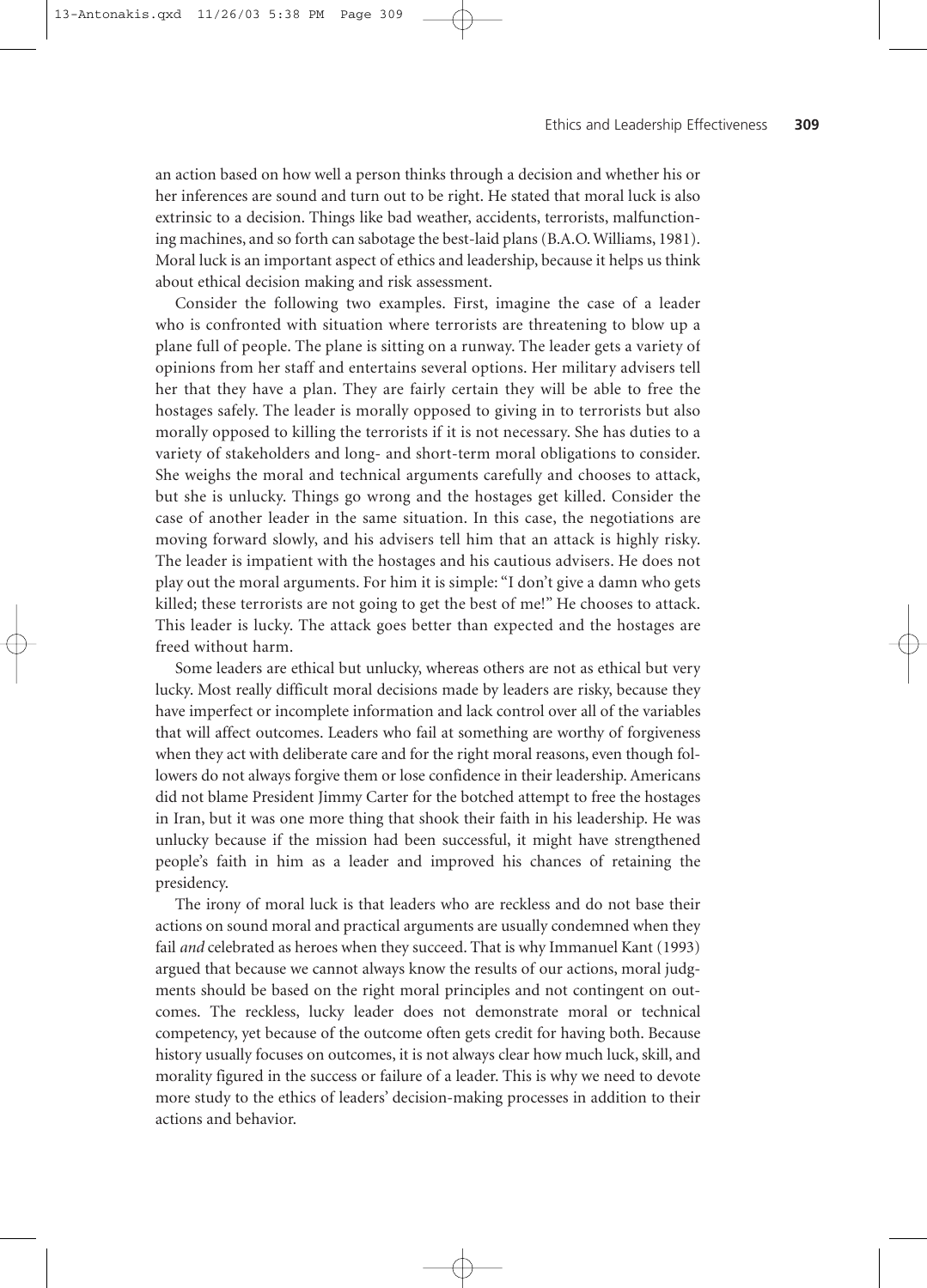#### 13-Antonakis.qxd 11/26/03 5:38 PM Page 310

#### **310** EMERGING ISSUES IN LEADERSHIP-CULTURE, GENDER, AND ETHICS

### The Relationship Between Ethics and Effectiveness

History defines successful leaders largely in terms of their ability to bring about change for better or worse. As a result, great leaders in history include everyone from Gandhi to Hitler. Machiavelli was disgusted by Cesare Borgia the man, but impressed by Borgia as the resolute, ferocious, and cunning prince (Prezzolini, 1928, p. 11). Whereas leaders usually bring about change or are successful at doing something, the ethical questions waiting in the wings are the ones found in the various definitions mentioned earlier. What were the leader's intentions? How did the leader go about bringing change? And was the change itself good?

In my own work, I have argued that a good leader is an ethical and an effective leader (Ciulla, 1995). Whereas this may seem like stating the obvious, the problem we face is that we do not always find ethics and effectiveness in the same leader. Some leaders are highly ethical but not very effective. Others are very effective at serving the needs of their constituents or organizations but not very ethical. U.S. Senator Trent Lott, who was forced to step from his position as Senate Majority leader because of his insensitive racial comments, is a compelling example of the latter. Some of his African American constituents said that they would vote for him again, regardless of his racist beliefs, because Lott had used his power and influence in Washington to bring jobs and money to the state. In politics, the old saying "He may be a son-of-a-bitch, but he's *our* son of a bitch," captures the trade-off between ethics and effectiveness. In other words, as long as Lott gets the job done, we do not care about his ethics.

This distinction between ethics and effectiveness is not always a crisp one. Sometimes being ethical *is* being effective and sometimes being effective *is* being ethical. In other words, ethics *is* effectiveness in certain instances. There are times when simply being regarded as ethical and trustworthy makes a leader effective and other times when being highly effective makes a leader ethical. Given the limited power and resources of the secretary-general of the United Nations, it would be very difficult for someone in this position to be effective in the job if he or she did not behave ethically. The same is true for organizations. In the famous Tylenol case, Johnson & Johnson actually increased sales of Tylenol by pulling Tylenol bottles off their shelves after someone poisoned some of them. The leaders at Johnson & Johnson were effective *because* they were ethical.

The criteria that we use to judge the effectiveness of a leader are also not morally neutral. For a while, Wall Street and the business press lionized Al Dunlap ("Chainsaw Al") as a great business leader. Their admiration was based on his ability to downsize a company and raise the price of its stock. Dunlop apparently knew little about the nuts and bolts of running a business. When he failed to deliver profits at Sunbeam, he tried to cover up his losses and was fired. In this case and in many business cases, the criteria for effectiveness are practically and morally limited. It does not take great skill to get rid of employees, and taking away a person's livelihood requires a moral and a practical argument. Also, one of the most striking aspects of professional ethics is that often what seems right in the short run is not right in the long run or what seems right for a group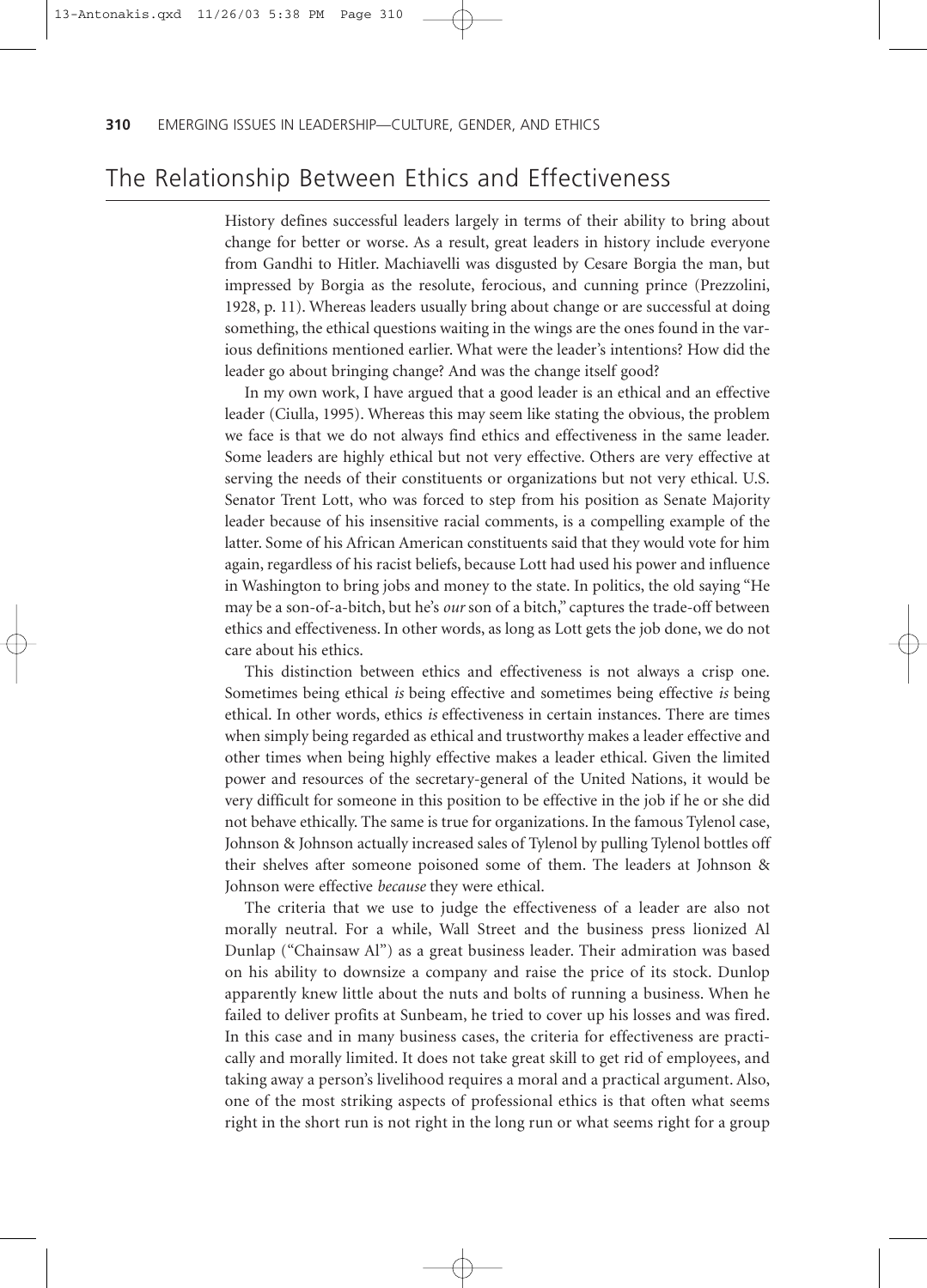or organization is not right when placed in a broader context. For example, Mafia families may have very strong internal ethical systems, but they are highly unethical in any larger context of society.

There are also cases when the sheer competence of a leader has a moral impact. For example, there were many examples of heroism in the aftermath of the September 2001 terrorist attack on the World Trade Center. The most inspiring and frequently cited were the altruistic acts of rescue workers. Yet consider the case of Alan S. Weil, whose law firm Sidley, Austin, Brown, & Wood occupied five floors of the World Trade Center. Immediately after watching the Trade Center towers fall to the ground and checking to see if his employees got out safely, Weil got on the phone and within 3 hours had rented four floors of another building for his employees. By the end of the day he had arranged for an immediate delivery of 800 desks and 300 computers. The next day the firm was open for business with desks for almost every employee (Schwartz, 2001). We do not know if Mr. Weil's motives were altruistic or avaricious, but his focus on doing his job allowed the firm to fulfill its obligations to all of its stakeholders, from clients to employees.

On the flip side of the ethics effectiveness continuum are situations where it is difficult to tell whether a leader is unethical, incompetent, or stupid. As Price (2000) has argued, the moral failures of leaders are not always intentional. Sometimes moral failures are cognitive and sometimes they are normative (Price, 2000). Leaders may get their facts wrong and think that they are acting ethically when, in fact, they are not. For example, in 2000 South African president Thabo Mbeki issued a statement saying that it was not clear that HIV caused AIDS. He thought the pharmaceutical industry was just trying to scare people so that it could increase its profits (Garrett, 2000). Coming from the leader of a country where about one in five people test positive for HIV, this was a shocking statement. His stance caused outrage among public health experts and other citizens. It was irresponsible and certainly undercut the efforts to stop the AIDS epidemic. Mbeki understood the scientific literature, but chose to put political and philosophical reasons ahead of scientific knowledge. (He has since backed away from this position.) When leaders do things like this, we want to know if they are unethical, misinformed, incompetent, or just stupid. Mbeki's actions seemed unethical, but he may have thought he was taking an ethical stand. His narrow mindset about this issue made him recklessly disregard his more pressing obligations to stop the AIDS epidemic (Moldoveanu & Langer, 2002).

In some situations, leaders act with moral intentions, but because they are incompetent they create unethical outcomes. Take, for instance, the unfortunate case of the Swiss charity Christian Solidarity International. Its goal was to free an estimated 200,000 Dinka children who were enslaved in Sudan. The charity paid between \$35 and \$75 a head to free enslaved children. The unintended consequence of the charity's actions was that it actually encouraged enslavement by creating a market for it. The price of slaves and the demand for them went up. Also, some cunning Sudanese found that it paid to pretend that they were slaves so that they could make money by being liberated. This deception made it difficult for the charity to identify those who really needed help from those who were faking it.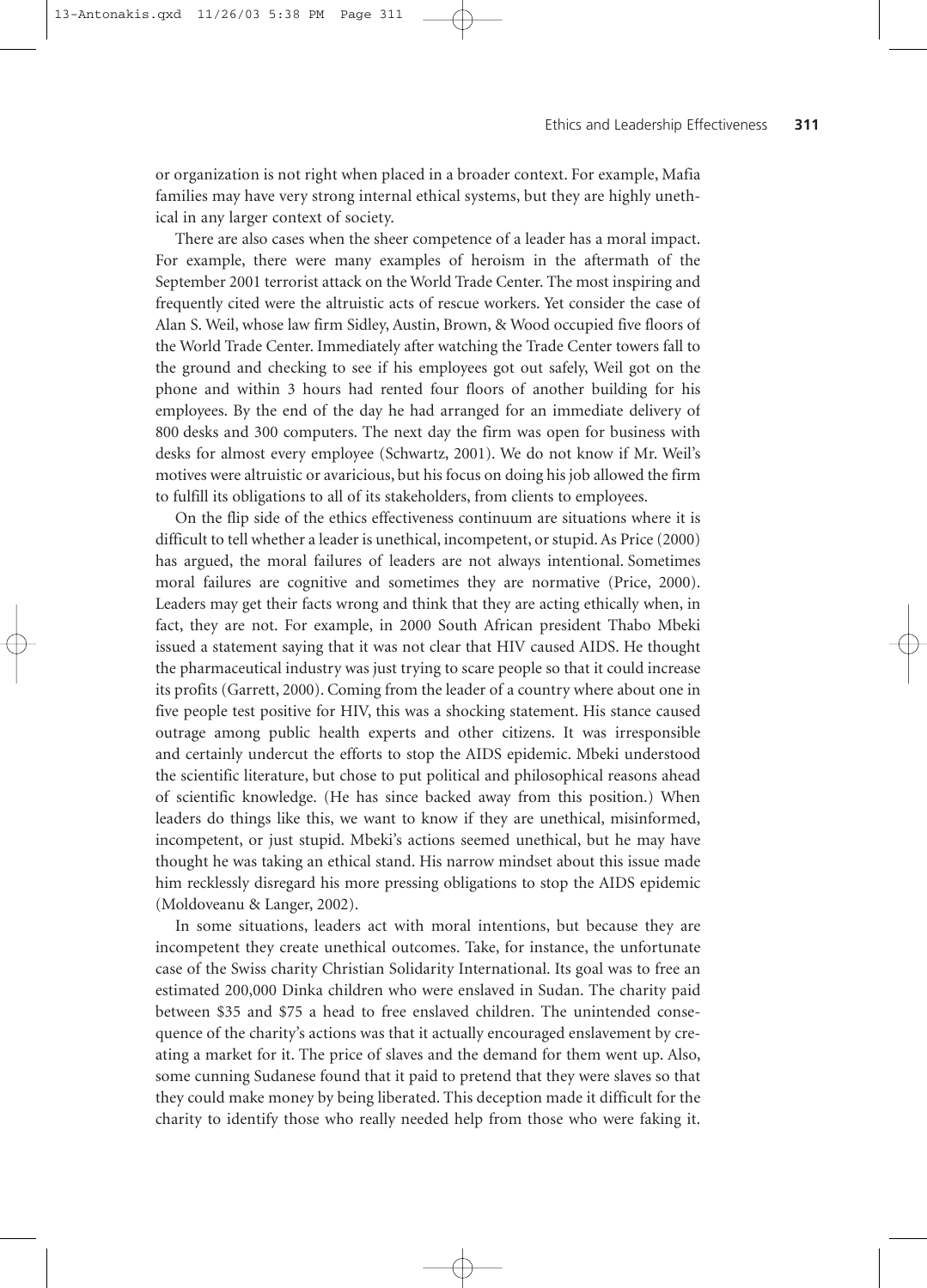Here the charity's intent and the means it used to achieve its goals were not unethical in relation to alleviating suffering in the short run; however, in the long run, the charity inadvertently created more suffering. A similar, but more understandable, mistake was made by some American schoolchildren who, out of compassion and a desire to help, collected money to buy the slaves' freedom.

### Deontological and Teleological Theories

The ethics-and-effectiveness question parallels the perspectives of deontological and teleological theories in ethics. From the deontological point of view, intentions are the morally relevant aspects of an act. As long as the leader acts according to his or her duty or on moral principles, then the leader acts ethically, regardless of the consequences, as was the case in the first moral luck example. From the teleological perspective, what really matters is that the leader's actions result in bringing about something morally good or "the greatest good." Deontological theories locate the ethics of an action in the moral intent of the leader and his or her moral justification for the action, whereas teleological theories locate the ethics of the action in its results. We need both deontological and teleological theories to account for the ethics of leaders. Just as a good leader has to be ethical and effective, he or she also has to act according to duty and with some notion of the greatest good in mind.

In modernity we often separate the inner person from the outer person and a person from his or her actions. Ancient Greek theories of ethics based on virtue do not have this problem. In virtue theories you basically *are* what you do. The utilitarian John Stuart Mill (1987) saw this split between the ethics of the person and the ethics of his or her actions clearly. He said the intentions or reasons for an act tell us something about the morality of the person, but the ends of an act tell us about the morality of the action. This solution does not really solve the ethics-andeffectiveness problem. It simply reinforces the split between the personal morality of a leader and what he or she does as a leader.

Going back to an earlier example, Mr. Weil may have worked quickly to keep his law firm going because he was so greedy he did not want to lose a day of billings, but in doing so, he also produced the greatest good for various stakeholders. We may not like his personal reasons for acting, but, in this particular case, the various stakeholders may not care because they also benefited. If the various stakeholders knew that Weil had selfish intentions, they would, as Mill said, think less of him but not less of his actions. This is often the case with business. When a business runs a campaign to raise money for the homeless, it may be doing it to sell more of its goods and improve its public image. Yet it would seem a bit harsh to say that the business should not have the charity drive and deny needed funds for the homeless. One might argue that it is sometimes very unethical to demand perfect moral intentions. Nonetheless, personally unethical leaders who do good things for their constituents are still problematic. Even though they provide for the greatest good, their people can never really trust them.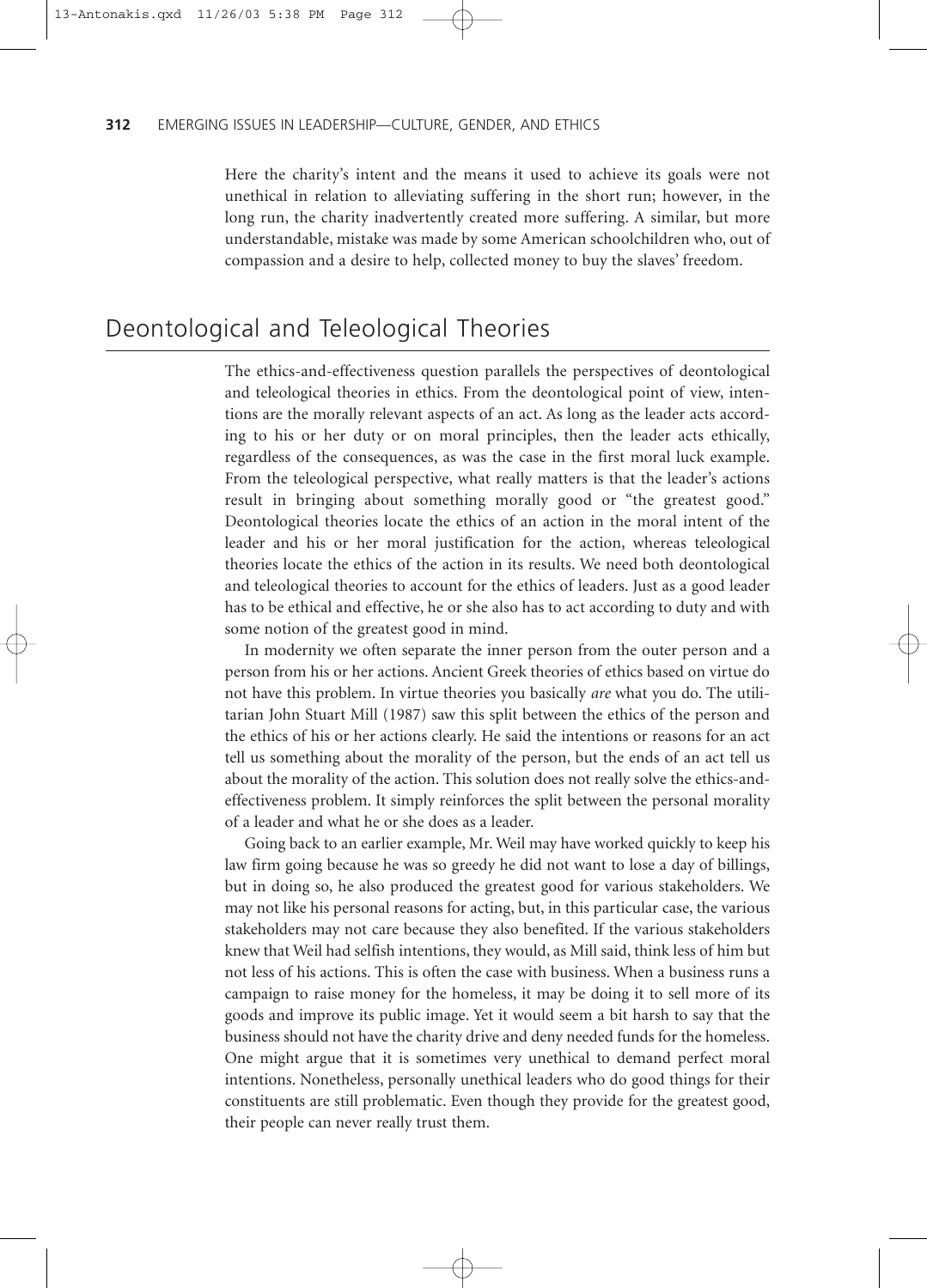### Moral Standards

People often say that leaders should be held to "a higher moral standard," but does that make sense? If true, would it then be acceptable for everyone else to live by lower moral standards? The curious thing about morality is that if you set the moral standards for leaders too high, requiring something close to moral perfection, then few people will be qualified to be leaders or will want to be leaders. For example, how many of us could live up to the standard of having never lied, said an unkind word, or reneged on a promise? Ironically, when we set moral standards for leaders too high, we become even more dissatisfied with our leaders because few are able to live up to our expectations. We set moral standards for leaders too low, however, when we reduce them to nothing more than following the law or, worse, simply not being as unethical as their predecessors. A business leader may follow all laws and yet be highly immoral in the way he or she runs a business. Laws are moral minimums that do not and cannot capture the scope and complexity of morality. For example, an elected official may be law abiding and, unlike his or her predecessor, live by "strong family values." The official may also have little concern for the disadvantaged. Not caring about the poor and the sick is not against the law, but is such a leader ethical?

So where does this leave us? On the one hand, it is admirable to aspire to high moral standards, but on the other hand, if the standards are unreachable, then people give up trying to reach them (Ciulla,1994, pp. 167–183). If the standards are too high, we may become more disillusioned with our leaders for failing to reach them. We might also end up with a shortage of competent people who are willing to take on leadership positions because we expect too much from them ethically. Some highly qualified people stay out of politics because they do not want their private lives aired in public. If the standards are too low, we become cynical about our leaders because we have lost faith in their ability to rise above the moral minimum.

History is littered with leaders who did not think they were subject to the same moral standards of honesty, propriety, and so forth, as the rest of society. One explanation for this is so obvious that it has become a cliché—power corrupts. Winter's (2002) and McClellend's (1975) works on power motives and on socialized and personalized charisma offer psychological accounts of this kind of leader behavior. Maccoby (2000) and a host of others have talked about narcissistic leaders who, on the bright side, are exceptional, and, on the dark side, consider themselves exceptions to the rules.

Hollander's (1964) work on social exchange demonstrates how emerging leaders who are loyal to and competent at attaining group goals gain "idiosyncrasy credits" that allow them to deviate from the groups' norms to suit common goals. As Price (2000) has argued, given the fact that we often grant leaders permission to deviate or be an exception to the rules, it is not difficult to see why leaders sometimes make themselves exceptions to moral constraints. This is why I do not think we should hold leaders to higher moral standards than ourselves. If anything, we have to make sure that we hold them to the same standards as the rest of society. What we should expect and hope is that our leaders will fail less than most people at meeting ethical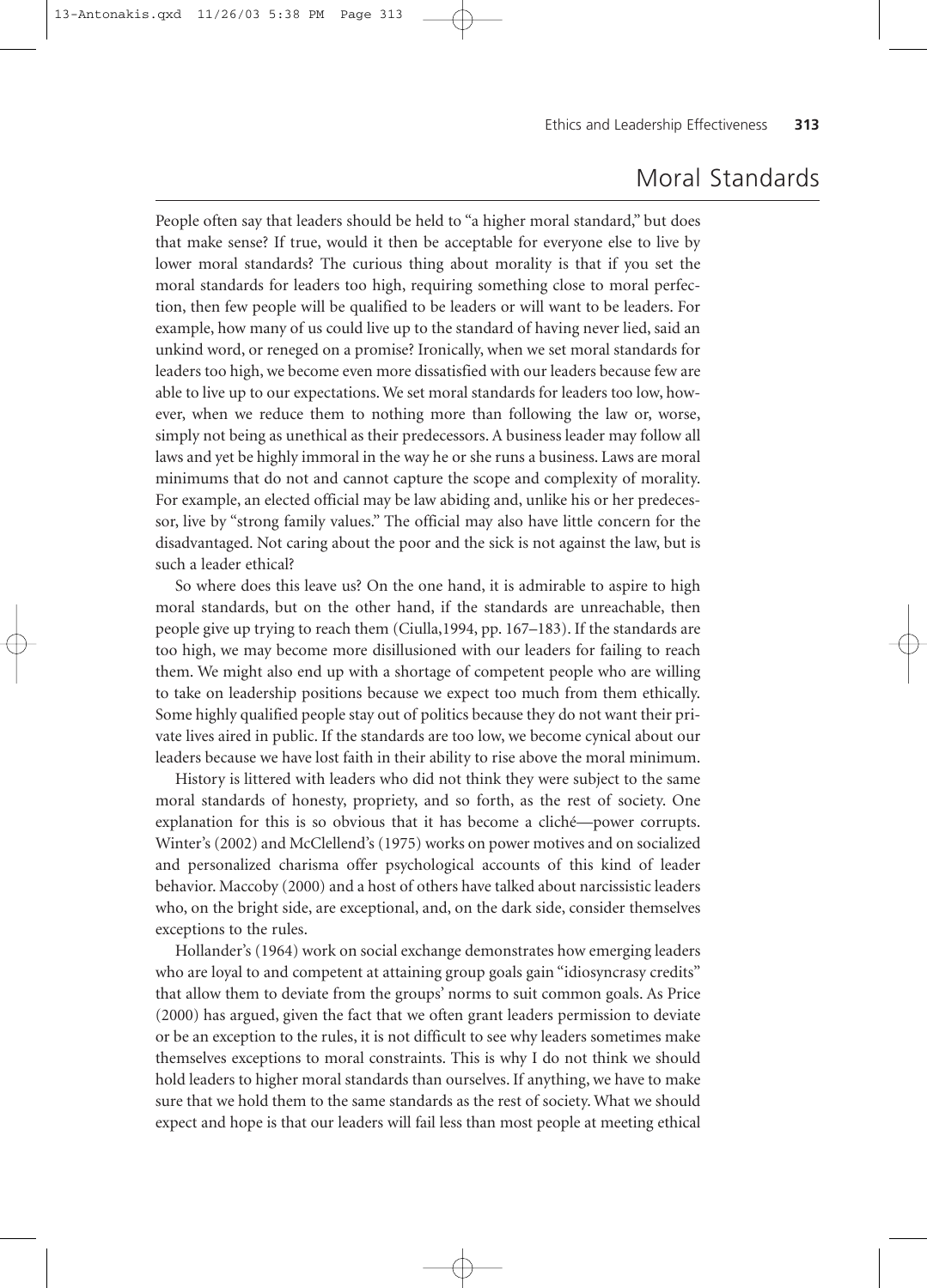standards, while pursuing and achieving the goals of their constituents. The really interesting question for leadership development, organizational, and political theory is, What can we do to keep leaders from the moral failures that stem from being in a leadership role? Too many models of leadership characterize the leader as a saint or "father-knows-best" archetype who posses all the right values.

### Altruism

Some leadership scholars use altruism as the moral standard for ethical leadership. In their book *Ethical Dimensions of Leadership,* Kanungo and Mendonca wrote (1996b), "Our thesis is that organizational leaders are truly effective only when they are motivated by a concern for others, when their actions are invariably guided primarily by the criteria of the benefit to others even if it results in some cost to oneself" (p. 35). When people talk about altruism, they usually contrast altruism with selfishness, or behavior that benefits oneself at a cost to others (Ozinga, 1999). Altruism is a very high personal standard and, as such, is problematic for a number of reasons. Both selfishness and altruism refer to extreme types of motivation and behavior. Locke brings out this extreme side of altruism in a dialogue with Avolio (Avolio & Locke, 2002). Locke argued that if altruism is about self-sacrifice, then leaders who want to be truly altruistic will pick a job that they do not like or value, expect no rewards or pleasure from their job or achievements, and give themselves over totally to serving the wants of others. He then asked, "Would anyone want to be a leader under such circumstances?" (Avolio & Locke, 2002, pp. 169–171). One might also ask, Would we even want such a person as a leader? Whereas I do not agree with Locke's argument that leaders should act according to their self-interest, he does articulate the practical problem of using altruism as a standard of moral behavior for leaders.

Avolio's argument against Locke is based on equally extreme cases. He drew on his work at West Point, where a central moral principle in the military is the willingness to make the ultimate sacrifice for the good of the group. Avolio also used Mother Teresa as one of his examples. In these cases, self-sacrifice may be less about the ethics of leaders in general and more about the jobs of military leaders and missionaries. Locke's and Avolio's debate pits the extreme aspects of altruism against its heroic side. Here, as in the extensive philosophic literature on self-interest and altruism, the debate spins round and round and does not get us very far. Ethics is about the relationship of individuals to others, so in a sense both sides are right and wrong.

Altruism is a motive for acting, but it is not in and of itself a normative principle (Nagel, 1970). Requiring leaders to act altruistically is not only a tall order, but it does not guarantee that the leader or his or her actions will be moral. For example, stealing from the rich to give to the poor, or Robinhoodism, is morally problematic (Ciulla, 2003a). A terrorist leader who becomes a suicide bomber might have purely altruistic intentions, but the means that he uses to carry out his mission—killing innocent people—is not considered ethical even if his cause is a just one. One might also argue, as one does against suicide, that it is unethical for a person to sacrifice his or her life for any reason because of the impact that it has on loved ones. Great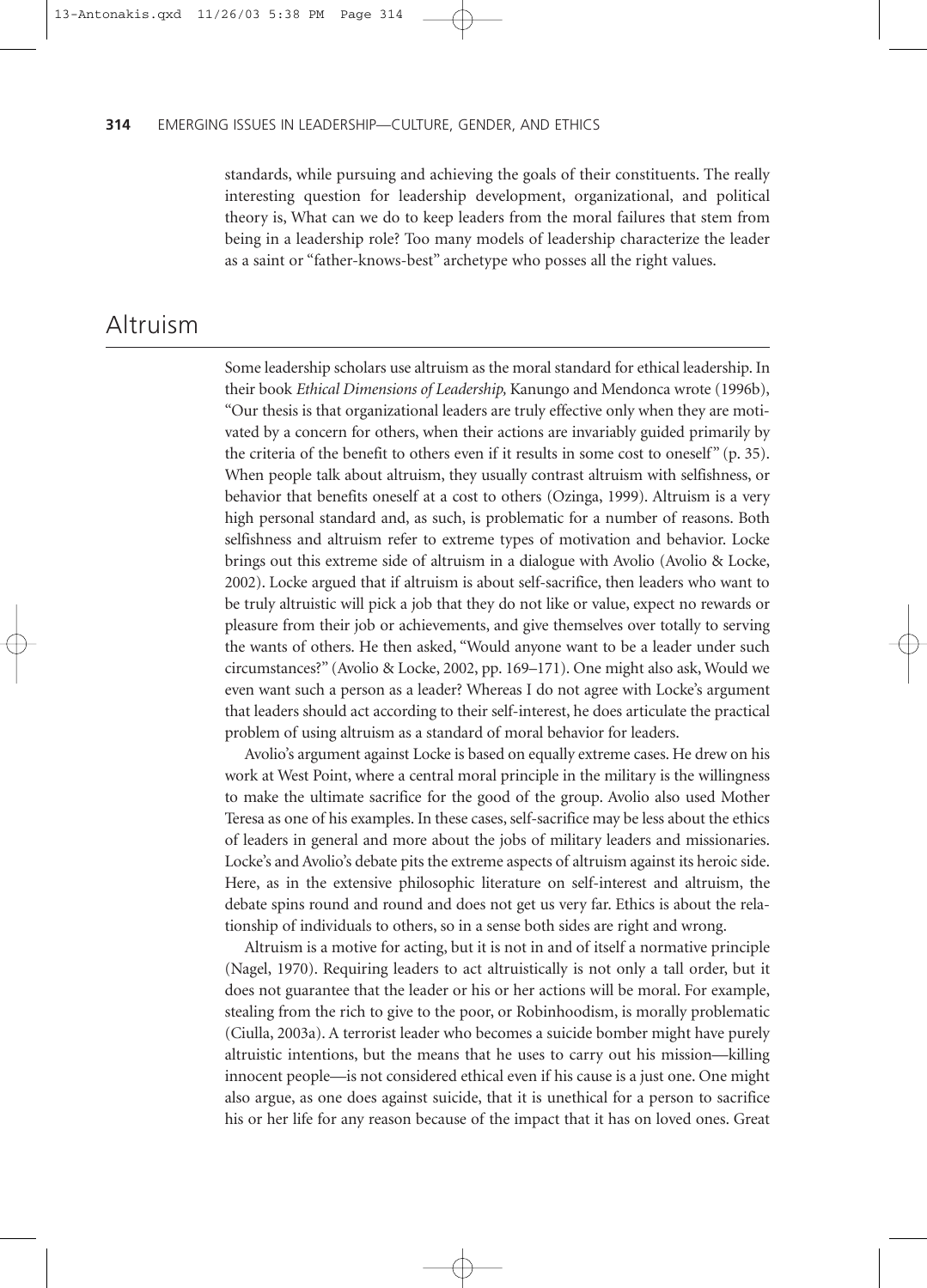leaders such as Martin Luther King, Jr., and Gandhi behaved altruistically, but what made their leadership ethical was the means that they used to achieve their ends and the morality of their causes. We have a particular respect for leaders who are martyred for a cause, but the morality of King and Gandhi goes beyond their motives. Achieving their objectives for social justice while empowering and disciplining followers to use nonviolent resistance is morally good leadership.

Altruism is also described as a way of assessing an act or behavior, regardless of the agent's intention. For example, Worchel, Cooper, and Goethals (1988) defined altruism as acts that "render help to another person" (p. 394). If altruism is nothing more than helping people, then it is a more manageable standard, but simply helping people is not necessarily ethical. It depends on how you help them and what you help them do. It is true that people often help each other without making great sacrifices. If altruism is nothing more than helping people, then we have radically redefined the concept by eliminating the self-sacrificing requirement. Mendonca (2001) offered a further modification of altruism in what he called "mutual altruism." Mutual altruism boils down to utilitarianism and enlightened self-interest. If we follow this line of thought, we should also add other moral principles, such as the golden rule, to this category of altruism.

It is interesting to note that Confucius explicitly called the golden rule altruism. When asked by Tzu-Kung what the guiding principle of life is, Confucius answered, "It is the word altruism (shu). Do not do unto others what you do not want them to do to you" (Confucius, 1963, p. 44). The golden rule crops up as a fundamental moral principle in most major cultures because it demonstrates how to transform self-interest into concern for the interests of others. In other words, it provides the bridge between altruism and self-interest (others and the self) and allows for enlightened self-interest. This highlights another reason why altruism is not a useful standard for the moral behavior of leaders. The minute we start to modify altruism, it not only loses its initial meaning, it starts to sound like a wide variety of other ethical terms, which makes it very confusing.

### Why Being Leader Is Not in a Just Person's Self-Interest

Plato believed that leadership required a person to sacrifice his or her immediate self-interests, but this did not amount to altruism. In Book II of the *Republic,* Plato (1992) wrote,

In a city of good men, if it came into being, the citizens would fight in order *not to rule* . . . There it would be clear that anyone who is really a true ruler doesn't by nature seek his own advantage but that of his subjects. And everyone, knowing this, would rather be benefited by others than take the trouble to benefit them. (p. 347d)

Rather than requiring altruistic motives, Plato was referring to the stress, hard work, and the sometimes thankless task of being a morally good leader. He implied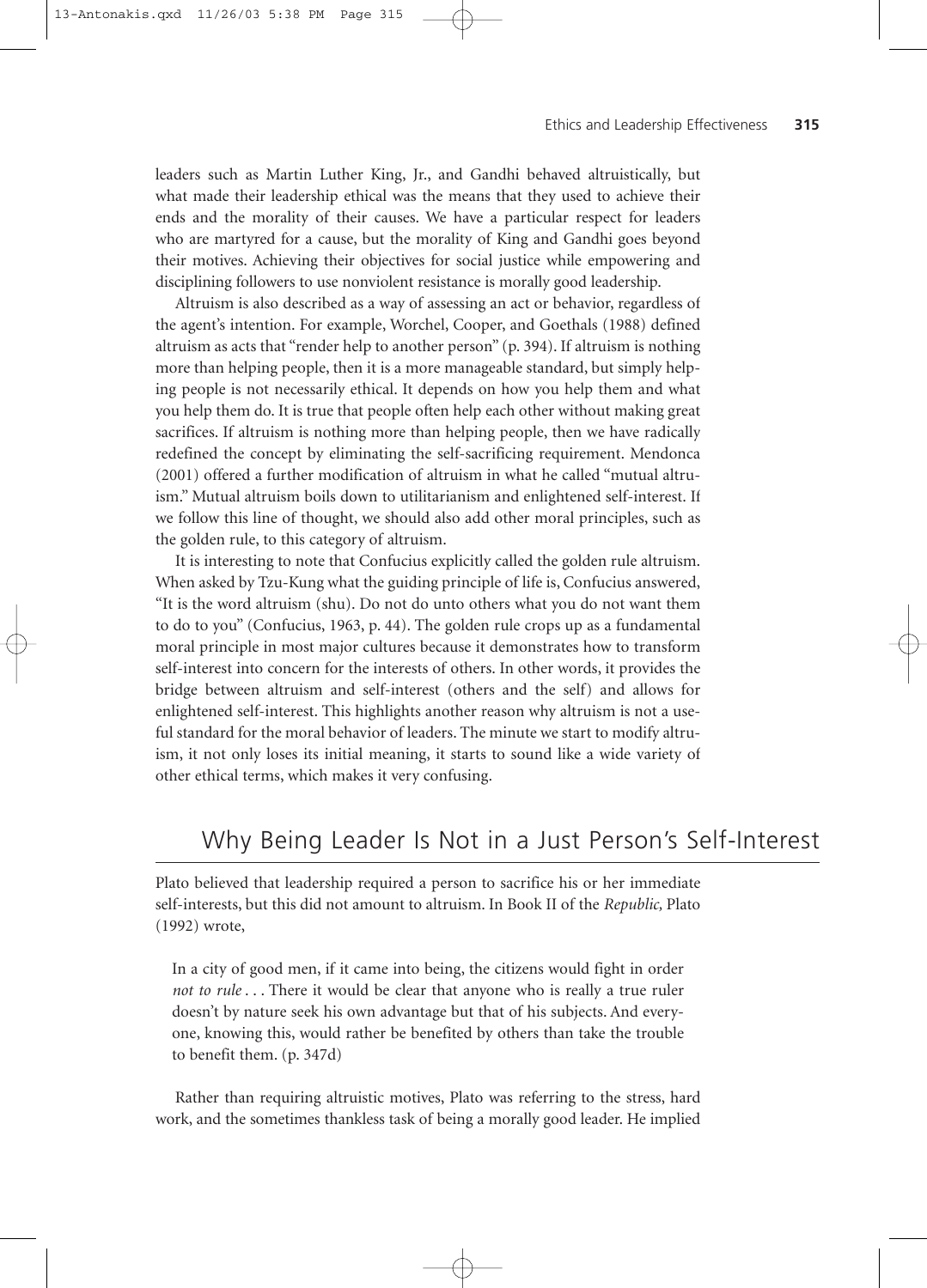that if you are a just person, leadership will take a toll on you and your life. The only reason a just person will take on a leadership role is out of fear of punishment. He stated further, "Now the greatest punishment, if one isn't willing to rule, is to be ruled by someone worse than oneself. And I think it is fear of this that makes decent people rule when they do" (Plato, 1992, p. 347c). Plato's comment sheds light on why we sometimes feel more comfortable with people who are reluctant to lead than with those who are eager to do so. Today, as in the past, we worry that people who are *too eager* to lead want the power and position for themselves or that they do not fully understand the enormous responsibilities of leadership. Plato also tells us that whereas leadership is not in the just person's immediate self-interest, it is in their long-term interest. He argued that it is in our best interest to be just, because just people are happier and lead better lives than do unjust people (Plato, 1992, p. 353e).

Whereas we admire self-sacrifice, morality sometimes calls upon leaders to do things that are against their self-interest. This is less about altruism than it is about the nature of both morality and leadership. We want leaders to put the interests of followers first, but most leaders do not pay a price for doing that on a daily basis, nor do most circumstances require them to calculate their interests in relation to the interests of their followers. The practice of leadership is to guide and look after the goals, missions, and aspirations of groups, organizations, countries, or causes. When leaders do this, they are doing their job; when they do not do this, they are not doing their job. Ample research demonstrates that self-interested people who are unwilling to put the interests of others first are often not successful as leaders (Avolio & Locke, 2002, pp. 186–188).

Looking after the interests of others is as much about what leaders *do* in their role as leaders as it is about the moral quality of leadership. Implicit in the idea of leadership effectiveness is the notion that leaders do their job. When a mayor does not look after the interests of a city, she is not only ineffective, she is unethical for not keeping the promise that she made when sworn in as mayor. When she does look after the interests of the city, it is not because she is altruistic, but because she is doing her job. In this way, altruism is built into how we describe what leaders do. Whereas altruism is not the best concept for characterizing the ethics of leadership, scholars' interest in altruism reflects a desire to capture, either implicitly or explicitly, the ethics-and-effectiveness notion of good leadership.

### Transforming Leadership

In the leadership literature, transforming or transformational leadership has become almost synonymous with ethical leadership. Transformational leadership is often contrasted with transactional leadership. There is a parallel between these two theories and the altruism/self-interest dichotomy. Burns's (1978) theory of transforming leadership is compelling because it rests on a set of moral assumptions about the relationship between leaders and followers. Burns's theory is clearly a prescriptive one about the nature of morally *good* leadership. Drawing from Abraham Maslow's work on needs, Milton Rokeach's research on values development, and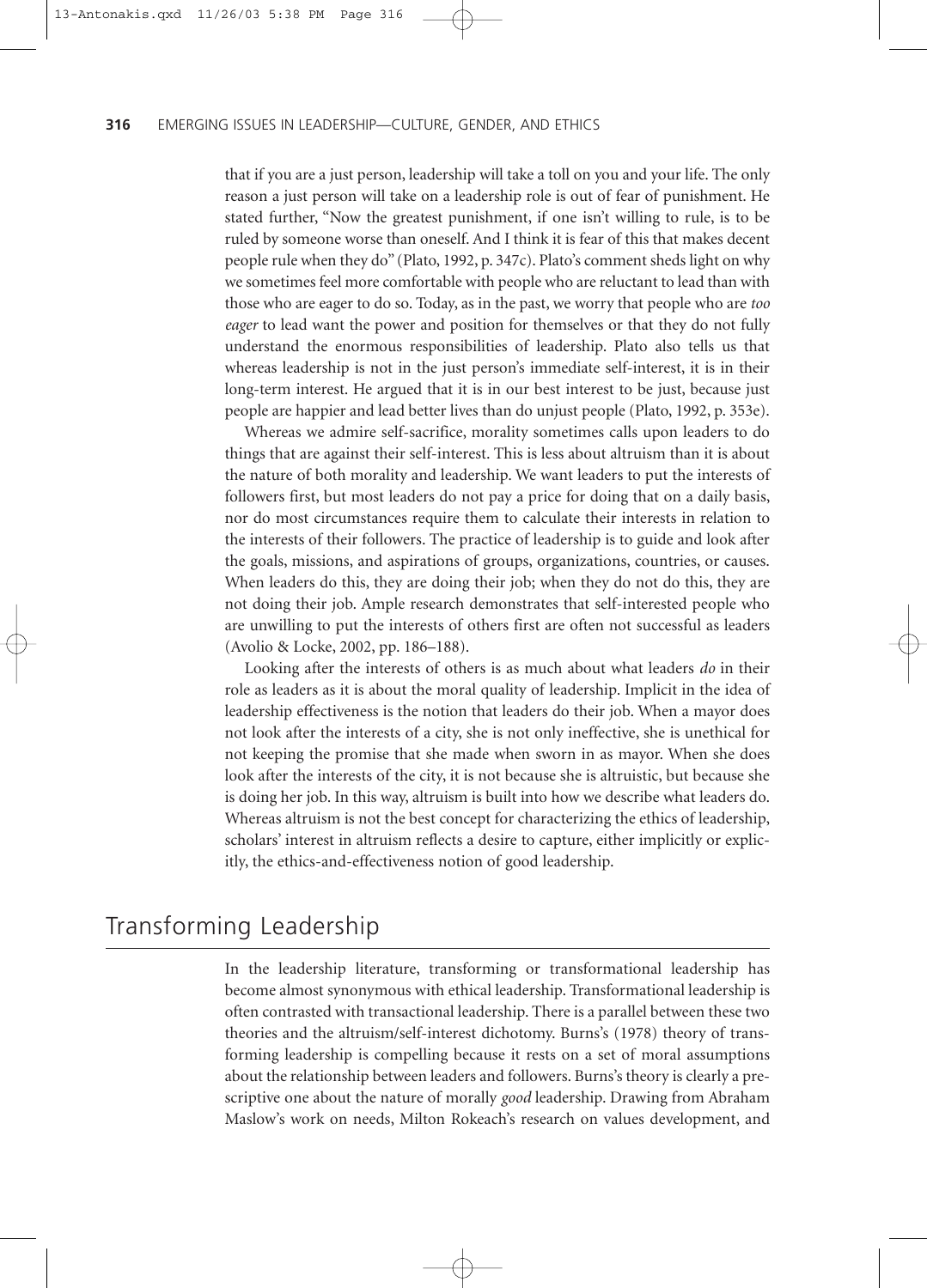research on moral development from Lawrence Kohlberg, Jean Piaget, Erik Erickson, and Alfred Adler, Burns argued that leaders have to operate at higher need and value levels than those of followers, which may entail transcending their self-interests. A leader's role is to exploit tension and conflict within people's value systems and play the role of raising people's consciousness (Burns, 1978).

On Burns's account, transforming leaders have very strong values. They do not water down their values and moral ideals by consensus, but rather they elevate people by using conflict to engage followers and help them reassess their own values and needs. This is an area where Burns's view of ethics is very different from advocates of participatory leadership such as Rost. Burns wrote, "Despite his [Rost's] intense and impressive concern about the role of values, ethics and morality in transforming leadership, he underestimates the crucial importance of these variables." Burns goes on to say, "Rost leans towards, or at least is tempted by, consensus procedures and goals that I believe erode such leadership" (Burns, 1991, p. xii).

The moral questions that drive Burns's (1978) theory of transforming leadership come from his work as a biographer and historian. When biographers or historians study a leader, they struggle with the question of how to judge or keep from judging their subject. Throughout his book, Burns used examples of a number of incidents where questionable means, such as lying and deception, are used to achieve honorable ends or where the private life of a politician is morally questionable. If you analyze the numerous historical examples in Burns's book, you find that two pressing moral questions shape his leadership theory. The first is the morality of means and ends (and this also includes the moral use of power). The second is the tension between the public and private morality of a leader. His theory of transforming leadership is an attempt to characterize good leadership by accounting for both of these questions.

Burns's distinction between transforming and transactional leadership and modal and end values offers a way to think about the question of what is a good leader in terms of the leader/follower relationship and the means and ends of his or her actions. Transactional leadership rests on the values found in the means or process of leadership. He calls these modal values. These include responsibility, fairness, honesty, and promise keeping. Transactional leadership helps leaders and followers reach their own goals by supplying lower-level wants and needs so that they can move up to higher needs. Transforming leadership is concerned with end values, such as liberty, justice, and equality. Transforming leaders raise their followers up through various stages of morality and need, and they turn their followers into leaders.

As a historian, Burns was very concerned with the ends of actions and the changes that leaders initiate. Consider, for example, Burns's (1978) two answers to the Hitler question. In the first part of the book, he stated quite simply that "Hitler, once he gained power and crushed all opposition, was no longer a leader—he was a tyrant" (pp. 2–3). Later in the book, he offered three criteria for judging how Hitler would fare before "the bar of history." Burns stated that Hitler would probably argue that he was a transforming leader who spoke for the true values of the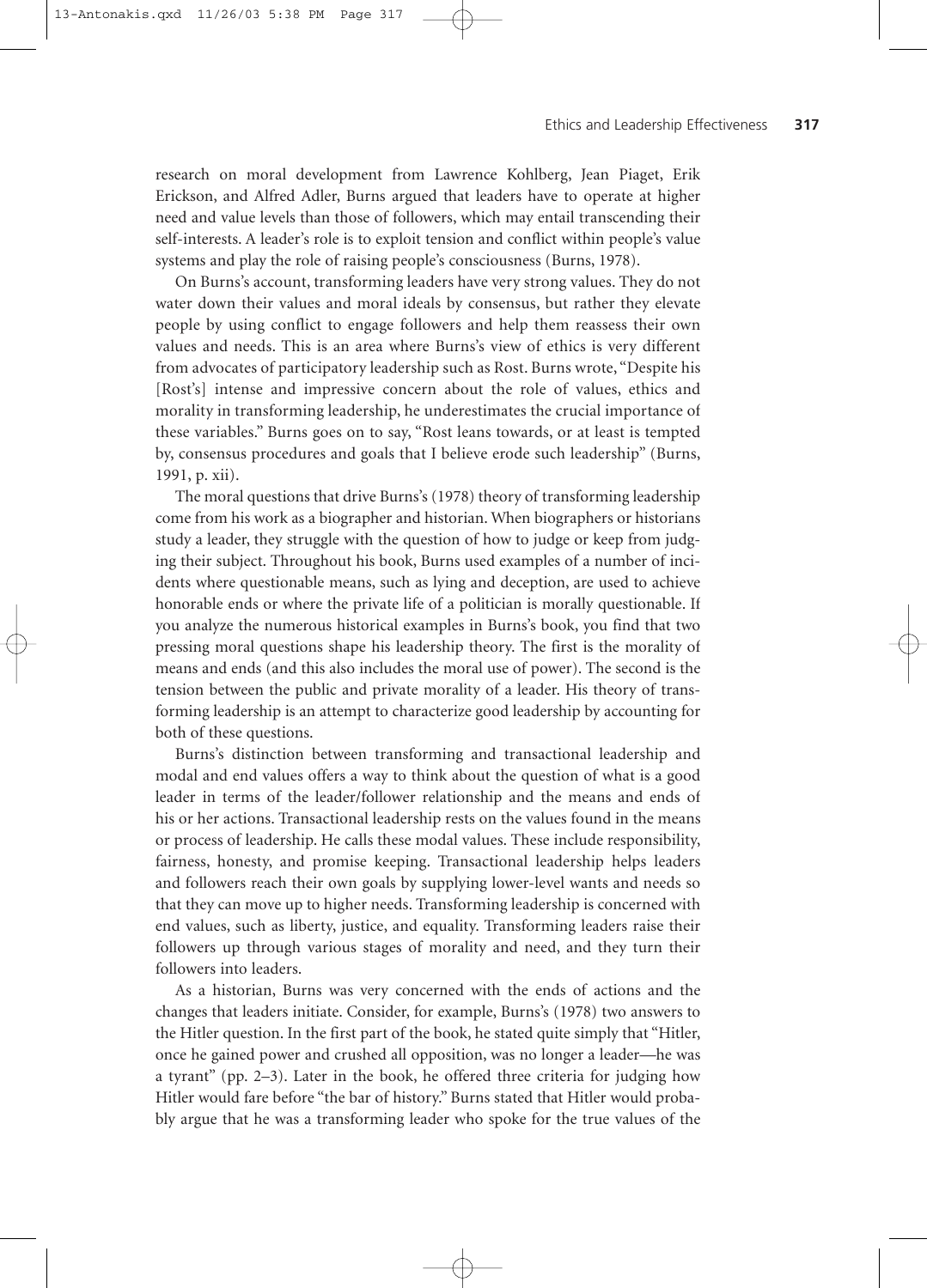German people and elevated them to a higher destiny. First, he would be tested by modal values of honor and integrity or the extent to which he advanced or thwarted the standards of good conduct in mankind. Second, he would be judged by the end values of equality and justice. Last, he would be judged on the impact that he had on the people that he touched (Burns, 1978). According to Burns, Hitler would fail all three tests. Burns did not consider Hitler a true leader or a transforming leader because of the means that he used, the ends that he achieved, and the impact he had as a moral agent on his followers during the process of his leadership.

By looking at leadership as a process that is judged by a set of values, Burns's (1978) theory of good leadership is difficult to pigeonhole into one ethical theory. The most attractive part of Burns's theory is the idea that a leader elevates his or her followers and makes them leaders. Near the end of his book, he reintroduced this idea with an anecdote about why President Johnson did not run in 1968, stating, "Perhaps he did not comprehend that the people he had led—as a result in part of the impact of his leadership—had created their own fresh leadership, which was now outrunning his" (Burns, 1978, p. 424). All of the people that Johnson helped, the sick, the Blacks, and the poor, now had their own leadership. Burns (1978) noted, "Leadership begat leadership and hardly recognized its offspring. . . . Followers had become leaders" (p. 424).

Burns's and other scholars' use of the word *value* to talk about ethics is problematic because it is encompasses so many different kinds of things—economic values, organizational values, personal values, and moral values. Values do not tie people together the way moral concepts like duty and utility do, because most people subscribe to the view that "I have my values and you have yours." Having values does not mean that a person acts on them. To make values about something that people *do* rather than just *have,* Rokeach (1973) offered a very awkward discussion of the "ought" character of values. "A person phenomenologically experiences 'oughtness' to be objectively required by society in somewhat the same way that he perceives an incomplete circle as objectively requiring closure" (p. 9). Whereas Burns offers a provocative moral account of leadership, it would be stronger and clearer if he used the richer and more dynamic concepts found in moral philosophy.1 This is not philosophic snobbery, but a plea for conceptual clarity and completeness. The implications of concepts such as virtue, duty, rights, and the greatest good have been worked out for hundreds of years and offer helpful tools for dissecting the moral dynamics of leadership and the relationship between leaders and followers.

### Transformational Leadership

Burns's (1978) theory has inspired a number of studies on transformational leadership. For example, Bass's (1985) early work on transformational leadership focused on the impact of leaders on their followers. In sharp contrast to Burns, Bass's transformational leaders did not have to appeal to the higher-order needs and values of their followers. He was more concerned with the psychological relationship between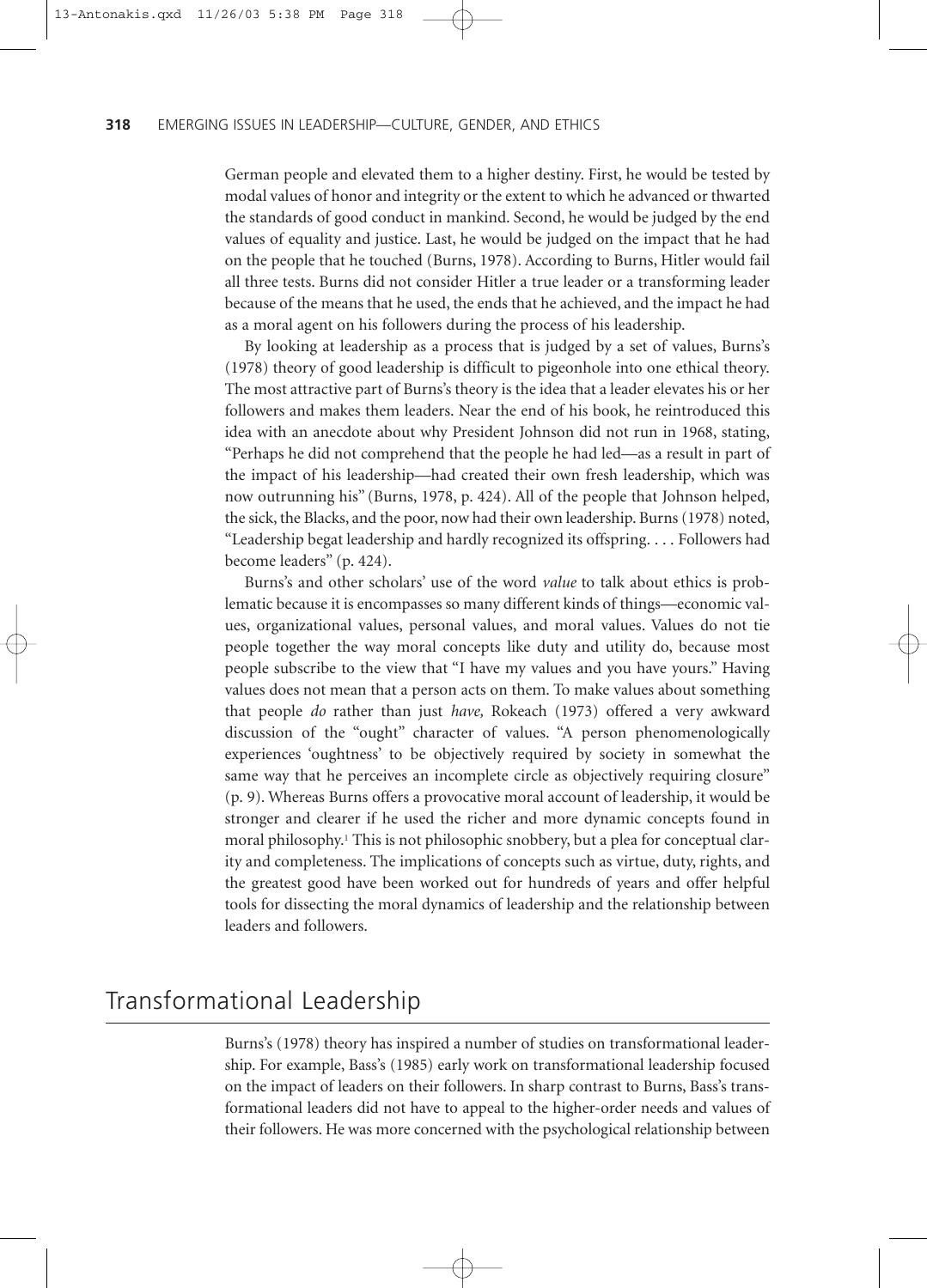transformational leaders and their followers. Bass originally believed that there could be both good and evil transformational leaders, so he was willing to call Hitler a transformational leader. Bass has made an admirable effort to offer a richer account of ethics in his more recent work. Bass and Steidlmeier (1999) argued that only morally good leaders are authentic transformational leaders; the rest, like Hitler, are pseudo-transformational. Bass and Steidlmeier described pseudotransformational leaders as people who seek power and position at the expense of their followers' achievements. The source of their moral shortcomings lies in the fact that they are selfish and pursue their own interests at the expense of their followers. Whereas Bass and Steidlmeier still depend on altruism as a moral concept, they also look at authentic transformational leadership in terms of other ethical concepts such as virtue and commitment to the greatest good.

Bass (1985) believed that charismatic leadership is a necessary ingredient of transformational leadership. The research on charismatic leadership opens up a wide range of ethical questions because of the powerful emotional and moral impact that charismatic leaders have on followers (House, Spangler, & Woycke, 1991). Charismatic leadership can be the best and the worst kinds of leadership, depending on whether you look at a Gandhi or a Charles Manson (Lindholm, 1990). Bass and Steidlmeier's recent work runs parallel to research by J. M. Howell and Avolio (1992) on charismatic leadership. Howell and Avolio studied charismatic leaders and concluded that unethical charismatic leaders are manipulators who pursue their personal agendas. They argued that only leaders who act on socialized, rather than personalized, bases of power are transformational.

### Critics of Transformational and Charismatic Leadership Theories

There is plenty of empirical research that demonstrates the effectiveness of transformational leaders. Scholars are almost rhapsodic in the ways in which they describe their findings, and with good reason. These findings show that ethics and effectiveness go hand in hand. Shamir, House, and Arthur (1993) stated:

Charismatic leaders . . . increase followers' self-worth through emphasizing the relationships between efforts and important values. A general sense of self-worth increases general self-efficacy; a sense of moral correctness is a source of strength and confidence. Having complete faith in the moral correctness of one's convictions gives one the strength and confidence to behave accordingly. (p. 582)

The problem with this research is that it raises many, if not more, questions about the ethics. What are the important values? Are the values themselves ethical? What does moral correctness mean? Is what followers believe to be moral correctness *really* morally correct?

Critics question the ethics of the very idea of transformational leadership. Keeley (1998) argued that transformational leadership is well and good as long as you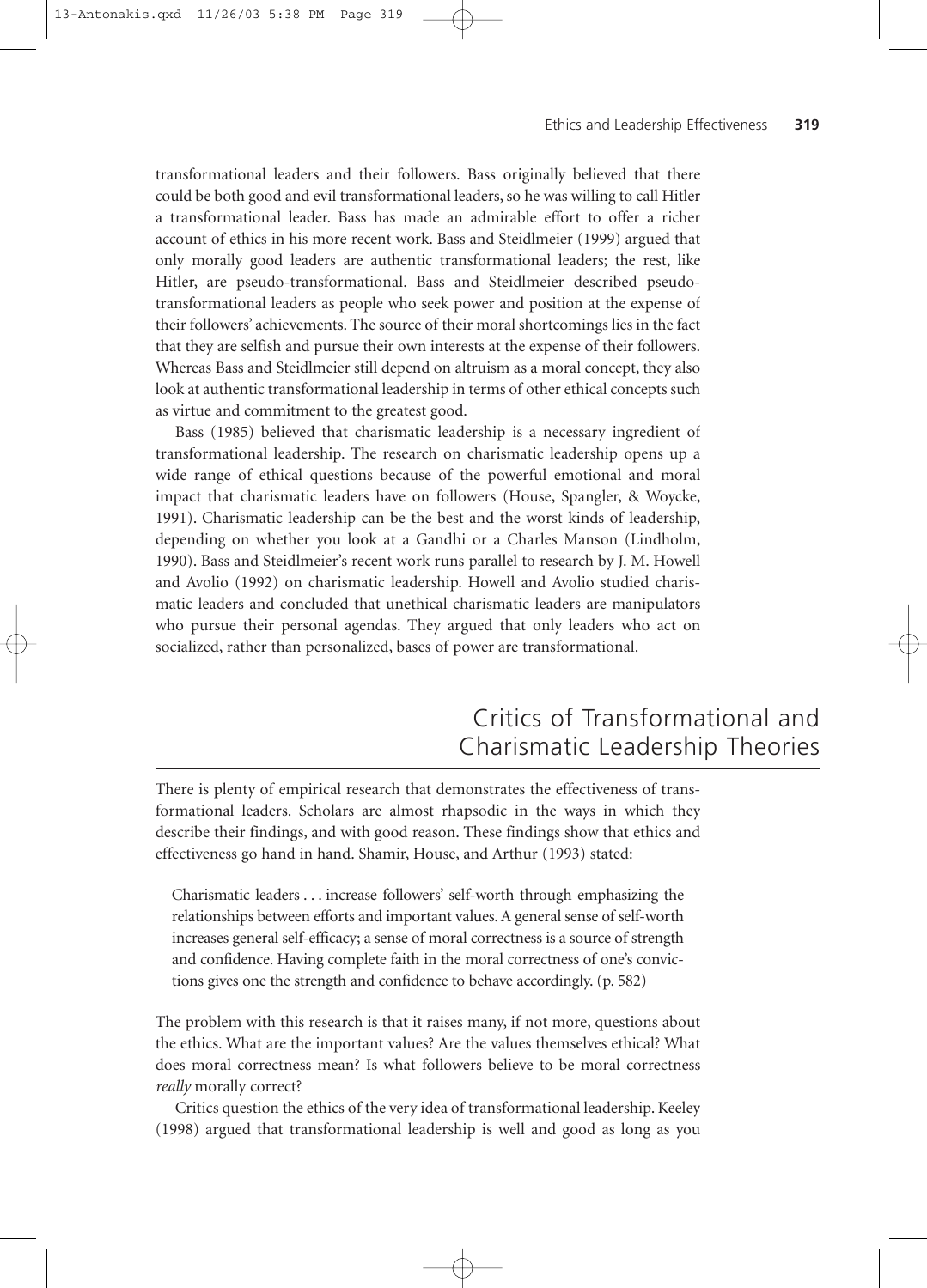assume that everyone will eventually come around to the values and goals of the leader. Drawing on Madison's concern for factions in *Federalist No. 10,* Keeley (1998) wondered, "What is the likely status of people who would prefer their own goals and visions?" (p. 123). What if followers are confident that the leader's moral convictions are wrong? Keeley observed that the leadership and management literature has not been kind to nonconformists. He noted that Mao was one of Burns's transforming heroes and Mao certainly did not tolerate dissidents. Whereas Burns's theory tolerated conflict, conflict is only part of the process of reaching agreement on values. Is it ethical for a leader to require everyone to agree on all values?

Price (2000) discussed another problem with the moral view of transformational articulated by Burns (1978) and Bass and Steidlmeier (1999). The leaders they described are subject to making all sorts of moral mistakes, even when they are authentic, altruistic, and committed to common values. The fact that a leader possesses these traits does not necessarily yield moral behavior or good moral decisions. Price further argued that leaders and followers should be judged by adherence to morality, not adherence to their organization's or society's values. "Leaders must be willing to sacrifice their other-regarding values when generally applicable moral requirements make legitimate demands that they do so" (Price, 2003, p. 80). Sometimes being a charismatic and transformational leader in an organization, in the sense described by some theorists, does not mean that you are ethical when judged against moral concepts that apply in larger contexts.

Solomon (1998) took aim at the focus on charisma in leadership studies. He stated charisma is the shorthand for certain rare leaders. As a concept it is without ethical value and without much explanatory value. Charisma is not a distinctive quality of personality or character and, according to Solomon, it is not an essential part of leadership. For example, Solomon (1998) stated, "Charisma is not a single quality, nor is it a single emotion or set of emotions. It is a generalized way of pointing to and emptily explaining an emotional relationship that is too readily characterized as fascination" (p. 95). He then went on to argue that research on trust offers more insight into the leader/follower relationship than does research into charisma. Solomon specifically talked about the importance of exploring the emotional process of how people give their trust to others.

### Taking Leaders Off Their Pedestals

Keeley's (1998), Price's (2000), and Solomon's (1998) criticisms of transformational and charismatic leadership theories raise two larger questions. First, scholars might be missing something about leadership when they study only exceptional types of leaders. Second, by limiting their study in this way, they fail to take into account the fact that even exceptional leaders get things wrong. Morality is a struggle for everyone, and it contains particular hazards for leaders. As Kant (1983) observed,

From such warped wood as is man made, nothing straight can be fashioned. . . . Man is an animal that, if he lives among other members of his species, has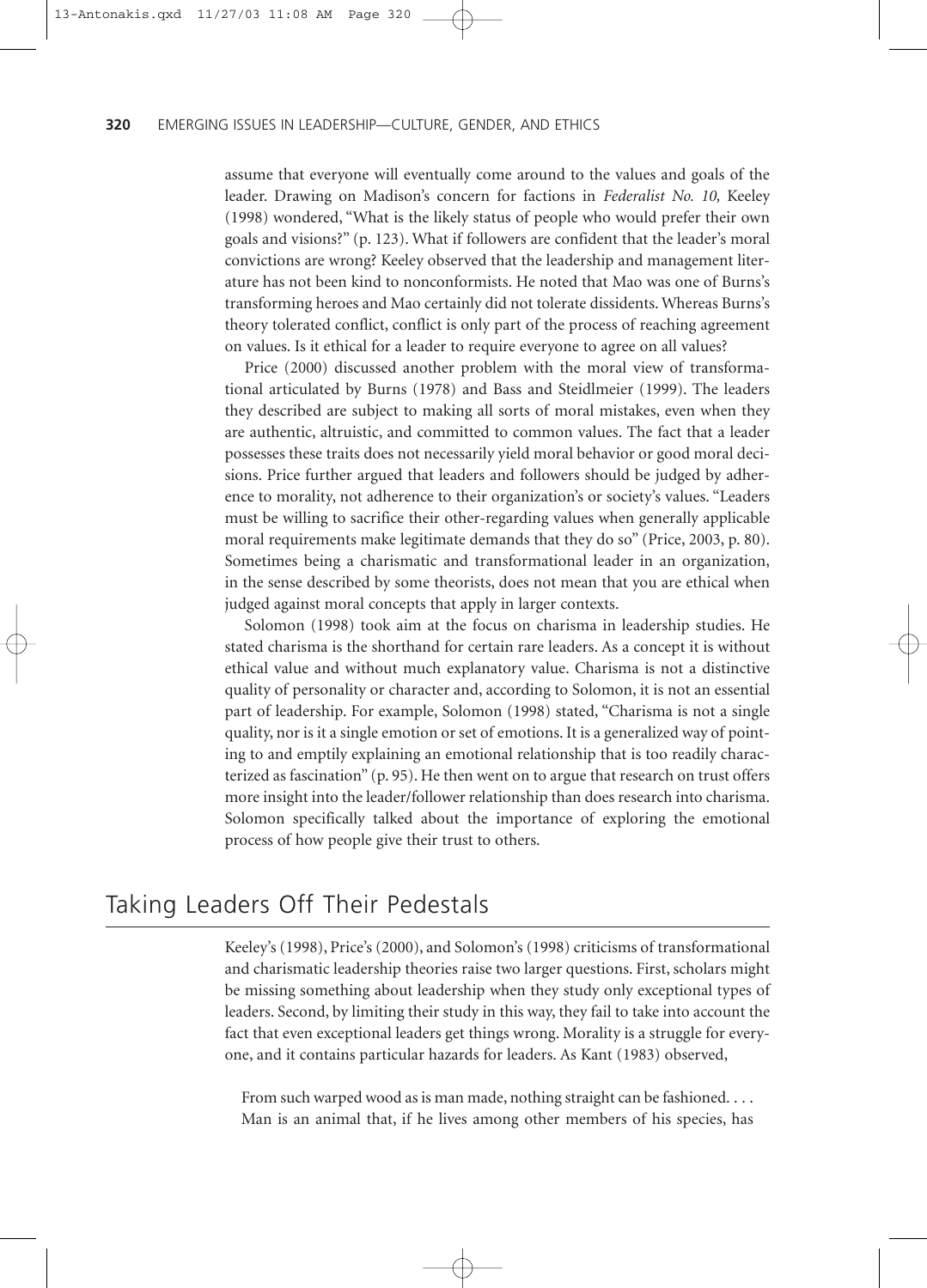need of a master, for he certainly abuses his freedom in relation to his equals. He requires a master who will break his self-will and force him to obey a universally valid will, whereby everyone can be free. . . . He finds the master among the human species, but even he is an animal who requires a master. (p. 34)

The master for Kant (1983) is morality. No individual or leader has the key to morality, and hence, everyone is responsible for defining and enforcing morality. We need to understand the ethical challenges faced by imperfect humans who take on the responsibilities of leadership, so that we can develop morally better leaders, followers, institutions, and organizations. At issue is not simply what ethical and effective leaders do, but what leaders have to confront, and, in some cases overcome, to be ethical and effective. Some of these questions are psychological in nature, and others are concerned with moral reasoning.

Like many leadership scholars, Plato constructed his theory of the ideal leader the philosopher king who is wise and virtuous. Through firsthand experience, Plato realized the shortcomings of his philosopher king model of leadership. Plato learned about leadership through three disastrous trips to the city-state of Syracuse. Plato visited Syracuse the first time at the invitation of the tyrant Dionysius I, but he soon became disgusted by the decadent and luxurious lifestyle of Dionysius's court. Plato returned to Athens convinced that existing forms of government at home and abroad were corrupt and unstable. He then decided to set up the Academy, where he taught for 40 years and wrote the *Republic.* In the *Republic,* Plato argued that the perfect state could come about only by rationally exploiting the highest qualities in people (although this sounds a bit like a transformational leadership, it is not). Plato firmly believed that the philosopher king could be developed through education. Hence, we might regard Plato's academy as a leadership school.

About 24 years after his first visit, Dionysius's brother-in-law, Dion, invited Plato back to Syracuse. By this time, Dionysius I was dead. Dion had read the *Republic* and wanted Plato to come and test his theory of leadership education on Dionysius's very promising son Dionysius II. This was an offer that Plato could not refuse, although he had serious reservations about accepting it. Nonetheless, off Plato went to Syracuse. The trip was a disaster. Plato's friend Dion was exiled because of court intrigues. Years later, Plato returned to Syracuse a third time but the visit was no better than the first two. In *Epistle VII,* Plato (1971) reported that these visits changed his view of leadership:

The older I grew, the more I realized how difficult it is to manage a city's affairs rightly. For I saw that it was impossible to do anything without friends and loyal followers. . . . The corruption of written laws and our customs was proceeding at such amazing speed that whereas when I noted these changes and saw how unstable everything was, I became in the end quite dizzy. (pp. 325–326)

Plato (1971) seemed to have lost faith in his conviction that leaders could be perfected. He realized that leaders shared the same human weaknesses of their followers, but he also saw how important trust was in leadership. In the *Republic,*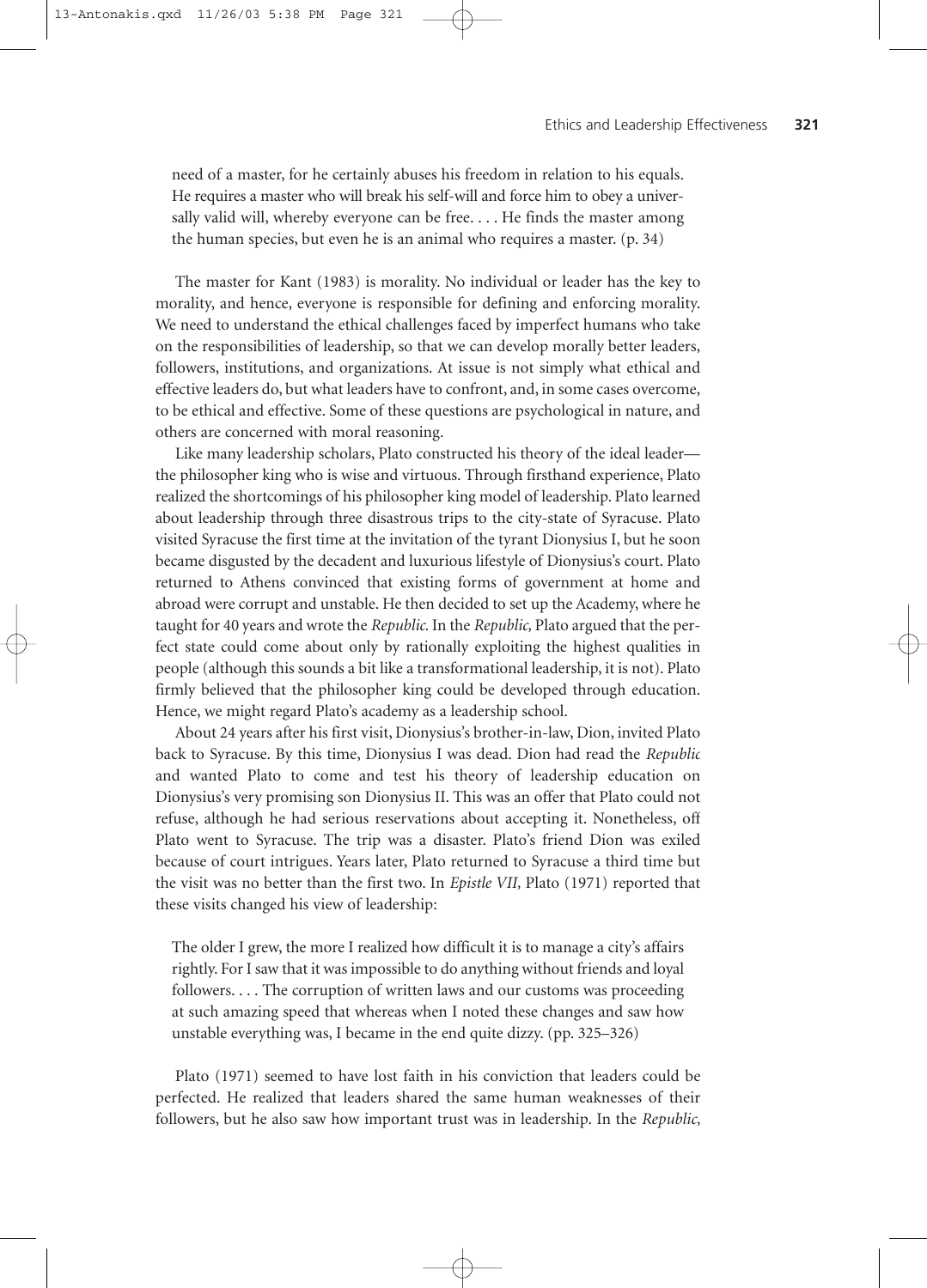Plato had entertained a pastoral image of the leader as a shepherd to his flock. But in a later work, *Statesman,* he observed that leaders are not at all like shepherds. Shepherds are obviously quite different from their flock, whereas human leaders are not much different from their followers (Plato, 1971). He noted that people are not sheep—some are cooperative and some are very stubborn. Plato's revised view of leadership was that leaders were really like weavers. Their main task was to weave together different kinds of people—the meek and the self-controlled, the brave and the impetuous—into the fabric of society (Plato, 1971).

Plato's ideas on leadership progressed from a profound belief that it is possible for some people to be wise and benevolent philosopher kings to a more modest belief that the real challenge of leadership is working successfully with people who do not always like each other, do not always like the leader, and do not necessarily want to live together. These are some of the key challenges faced by leaders today all over the world. Leadership is more like being a shepherd to a flock of cats or like pushing a wheelbarrow full of frogs (O'Toole, 1995).

Whereas Plato's image of the philosopher king in the *Republic* is idealistic, the *Statesman* and the early books of the *Republic* lay out some of the fundamental ethical issues of leadership; namely, moral imperfection and power. Near the end of the *Statesman,* Plato contended that we cannot always depend on leaders to be good and that is why we need rule of law (Plato, 1971). Good laws, rules, and regulations protect us from unethical leaders and serve to help leaders be ethical (similar to James Madison's concern for checks on leaders).

Plato, like many of the ancients, realized that the greatest ethical challenge for humans in leadership roles stems from the temptations of power. In Book II of the *Republic,* he provided a thought-provoking experiment about power and accountability. Glaucon, the protagonist in the dialogue, argued that the only reason people are just is because they lack the power to be unjust. He then told the story of the "Ring of Gyges" (Plato, 1971). A young shepherd from Lydia found a ring and discovered that when he turned the ring on his finger, it made him invisible. The shepherd then used the ring to seduce the king's wife, attack the king, and take over the kingdom. Plato asks us to consider what we would do if we had power without accountability. One of our main concerns about leaders is that they will abuse their power because they are accountable to fewer people. In this respect, the "Ring of Gyges" is literally and figuratively a story about transparency. The power leaders have to do things also entails the power to hide what they do.

Power comes with a temptation to do evil and an obligation to do good. Philosophers often refer to a point made by Kant (1993, p. 32) as "ought implies can," meaning you have a moral obligation to act when you are able to act effectively (similar to the free will determinism question mentioned earlier—more power, more free will). It means that the more power, resources, and ability you have to do good, the more you have a moral obligation to do so. The notion of helpfulness, discussed earlier in conjunction with altruism, is derived from this notion of power and obligation. It is about the moral obligation to help when you can help.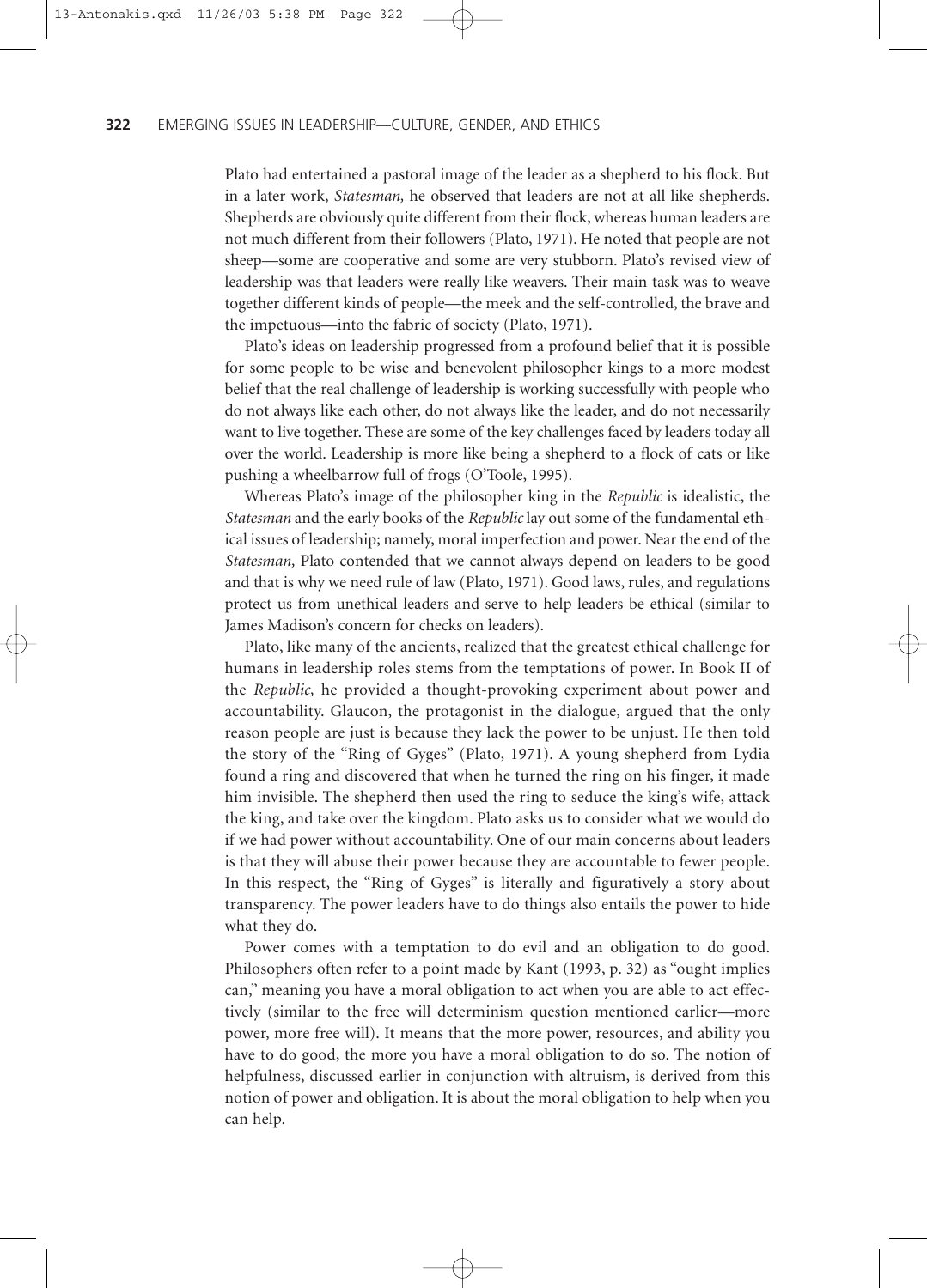### The Bathsheba Syndrome

The moral foible that people fear most in their leaders is personal immorality accompanied by abuse of power. Usually, it is the most successful leaders who suffer the worst ethical failures. Ludwig and Longenecker (1993) called the moral failure of successful leaders the "Bathsheba syndrome," based on the biblical story of King David and Bathsheba. Ancient texts such as the Bible provide us with wonderful case studies on the moral pitfalls of leaders. King David is portrayed as a successful leader in the Bible*.* We first meet him as a young shepherd in the story of David and Goliath. This story offers an interesting leadership lesson. In it, God selects the small shepherd David over his brother, a strong soldier, because David "has a good heart." Then as God's hand-picked leader, David goes on to become a great leader, until we come to the story of David and Bathsheba (2 Samuel 11–12).

The story begins with David taking an evening stroll around his palace. From his vantage point on the palace roof, he sees the beautiful Bathsheba bathing. He asks his servants to bring Bathsheba to him. The king beds Bathsheba and she gets pregnant. Bathsheba's husband, Uriah, is one of David's best generals. King David tries to cover up his immoral behavior by calling Uriah home. When Uriah arrives, David attempts to get him drunk so that he will sleep with Bathsheba. Uriah refuses to cooperate, because he feels it would be unfair to enjoy himself while his men are on the front. (This is a wonderful sidebar about the moral obligations of leaders to followers.) David then escalates his attempt to cover things up by ordering Uriah to the front of a battle where he gets killed. In the end, the prophet Nathan blows the whistle on David and God punishes David.

The Bathsheba story has repeated itself again and again in history. Scandals ranging from Watergate to the President Clinton and Monica Lewinsky affair to Enron all follow the general pattern of this story (Winter, 2002, gives an interesting psychological account of the Clinton case). First, we see what happens when successful leaders lose sight of what their job is. David should have been focusing on running the war, not watching Bathsheba bathe. He was literally and figuratively looking in the wrong place. This is why we worry about men leaders who are womanizers getting distracted from their jobs. Second, because power leads to privileged access, leaders have more opportunities to indulge themselves and, hence, need more willpower to resist indulging themselves. David could have had Bathsheba brought to him by his servants with no questions asked. Third, successful leaders sometimes develop an inflated belief in their ability to control outcomes. David became involved in escalating cover-ups.

The most striking thing about leaders who get themselves in these situations is that the cover-ups are usually worse than the crime. In David's case, adultery was not as bad as murder. Also, it is during the cover-up that leaders abuse their power as leaders the most. In Clinton's case, a majority of Americans found his lying to the public far more immoral than his adultery. Last, leaders learn that their power falls short of the ring of Gyges. It will not keep their actions invisible forever. Whistleblowers such as Nathan in King David's case or Sharon Watkins in the Enron case call their bluff and demand that their leaders be held to the same moral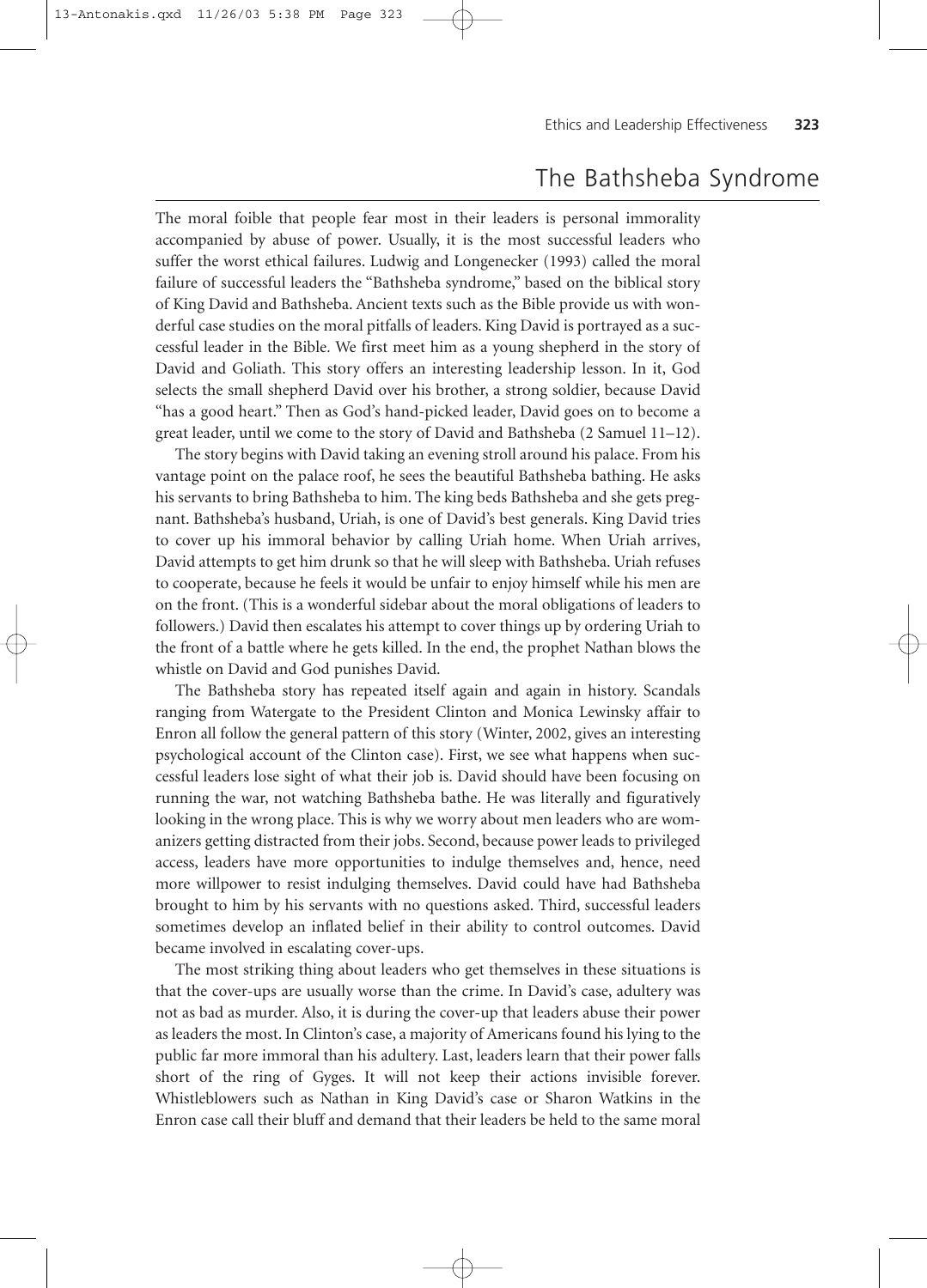standards as everyone else. When this happens, in Bible stories and everywhere else, all hell breaks loose. The impact of a leader's moral lapses causes great harm to their constituents.

Read as a leadership case study, the story of David and Bathsheba is about pride and the moral fragility of people when they hold leadership positions. It is also a cautionary tale about success and the lengths to which people will go to keep from losing it. What is most interesting about the Bathsheba syndrome is that it is difficult to predict which leaders will fall prey to it, because people get it after they have become successful. If we are to gain a better understanding of ethics and leadership, we need to examine how leaders resist falling for the ethical temptations that come with power.

### Self-Discipline and Virtue

The moral challenges of power and the nature of the leader's job explain why selfknowledge and self-control are, and have been for centuries, the most important factors in leadership development.<sup>2</sup> Ancient writers, such as Lao-tzu, Confucius, Buddha, Plato, and Aristotle, all emphasized good habits, self-knowledge, and self-control in their writing. Eastern philosophers, such as Lao-tzu, Confucius, and Buddha, not only talked about virtues but also about the challenges of selfdiscipline and controlling the ego. Lao-tzu warned against egotism when he stated, "He who stands on tiptoe is not steady" (Tzu, 1963, p. 152). He also tells us, "The best rulers are those whose existence is merely known by people" (Lao-tzu, 1963, p. 148). Confucius (1963) focused on the importance of duty and self-control. He stated, "If a man (the ruler) can for one day master himself and return to propriety, all under heaven will return to humanity. To practice humanity depends on oneself" (p. 38). He tied a leader's self-mastery and effectiveness together when he wrote, "If a ruler sets himself right, he will be followed without his command. If he does not set himself right, even his commands will not be obeyed" (Confucius, 1963, p. 38).

In the First Sermon, the Buddha described how people's uncontrolled thirst for things contributes to their own suffering and the suffering of others. Not unlike psychologists today, he realized that getting one's desires under control is the best way to end personal and social misery. This is a particular challenge for leaders, because they often have the means to indulge their material and personal desires. Compassion is the most important virtue in Buddhist ethics because it keeps desires and vices in check. The Dalai Lama (1999) concisely summed up the moral dynamics of compassion in this way:

When we bring up our children to have knowledge without compassion, their attitude towards others is likely to be a mixture of envy of those in positions above them, aggressive competitiveness towards their peers, and scorn for these less fortunate. This leads to a propensity toward greed, presumption, excess, and very quickly to loss of happiness. (p. 181)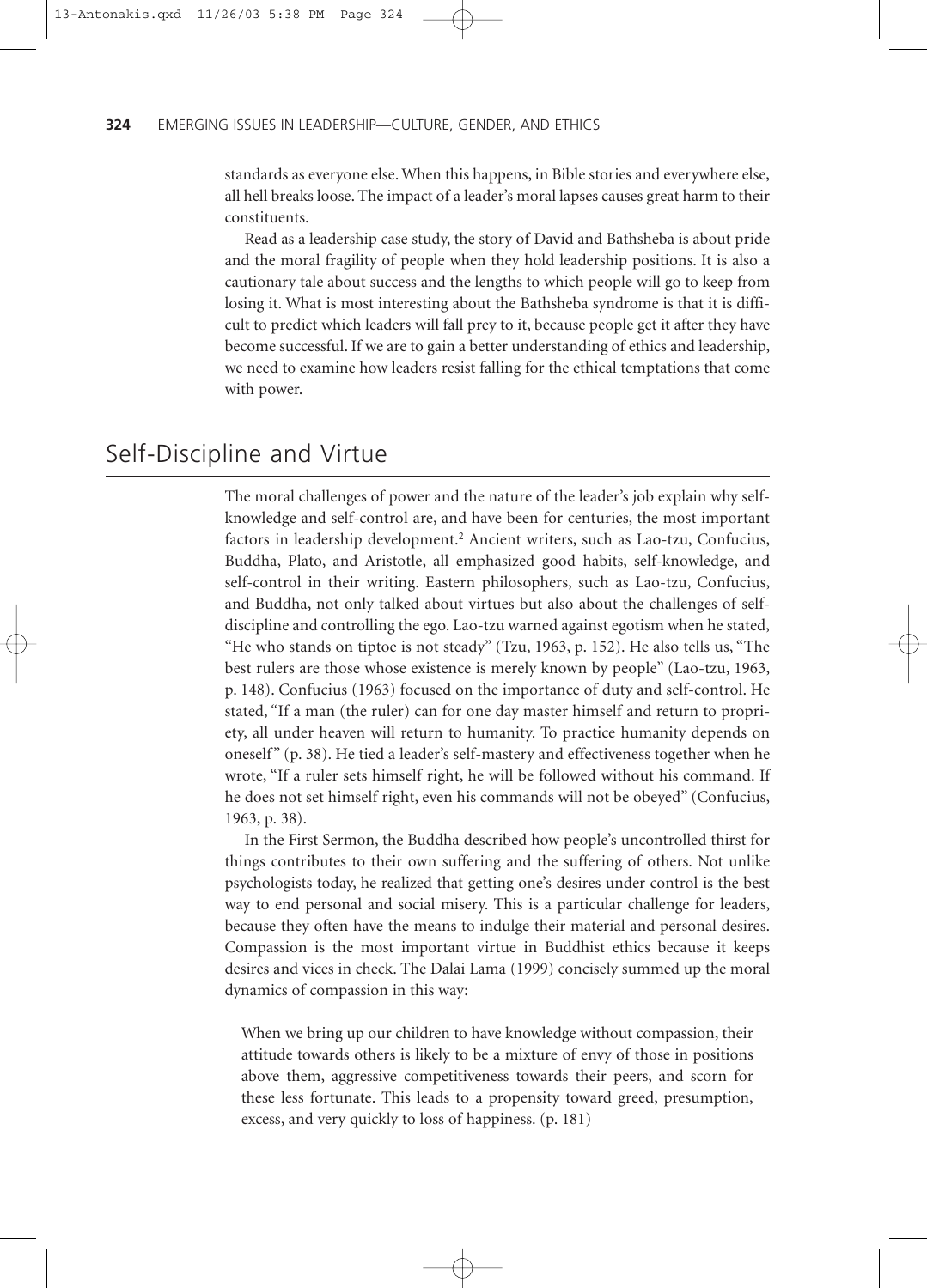Virtues are a fundamental part of the landscape of moral philosophy and provide a useful way of thinking about leadership development. What is important about virtues are their dynamics (e.g., how they interact with other virtues and vices) and their contribution to self-knowledge and self-control. The properties of a virtue are very different from the properties of other moral concepts such as value. Virtues are things that you have only if you practice them. Values are things that are important to people. I may *value* honesty but not always tell the truth. I cannot possess the virtue of honesty without telling the truth. As Aristotle mentioned, virtues are good habits that we learn from society and our leaders. Aristotle wrote quite a bit about leaders as moral role models, and much of what he said complements observations in research on transformational leadership. He noted, "Legislators make citizens good by forming habits in them" (Aristotle, 1984). Whereas virtues come naturally to those who practice them, they are not mindless habits. People must practice them fully conscious of knowing that what they are doing is morally right.

Perhaps the most striking thing about the Greek notion of virtue (*areté*), which is also translated as excellence, is that it does not separate an individual's ethics from his or her occupational competence. Both Plato and Aristotle constantly used examples of doctors, musicians, coaches, rulers, and so forth to talk about the relationship between moral and technical or professional excellence. Aristotle (1984) wrote, "Every excellence brings to good the thing to which it is the excellence and makes the work of that thing be done well. . . . Therefore, if this is true in every case, the excellence of man also will be the state which makes man good and which makes him do his work well" (p. 1747). Excellence is tied to function. The function of a knife is to cut. An excellent knife cuts well. The function of humans, according to Aristotle, is to reason. To be morally virtuous, you must reason well, because reason tells you how to practice and when to practice a virtue. If you reason well, you will know how to practice moral and professional virtues. In other words, reason is the key to practicing moral virtues *and* the virtues related to one's various occupations in life. Hence, the morally virtuous leader will also be a competent leader, because he or she will do what is required in the job the right way. Virtue ethics does not differentiate between the morality of the leader and the morality of his or her leadership. An incompetent leader, like the head of the Swiss charity that tried to free the enslaved children, lacks moral virtue, regardless of his or her good intentions.

### Conclusion

The more we explore how ethics and effectiveness are inextricably intertwined, the better we will understand leadership. The philosophic study of ethics provides a critical perspective from which we can examine the assumptions behind leadership and leadership theories. It offers another level of analysis that should be integrated into the growing body of empirical research in the field. The ethics of leadership has to be examined along a variety of dimensions that cannot be understood separately. The dimensions are the following: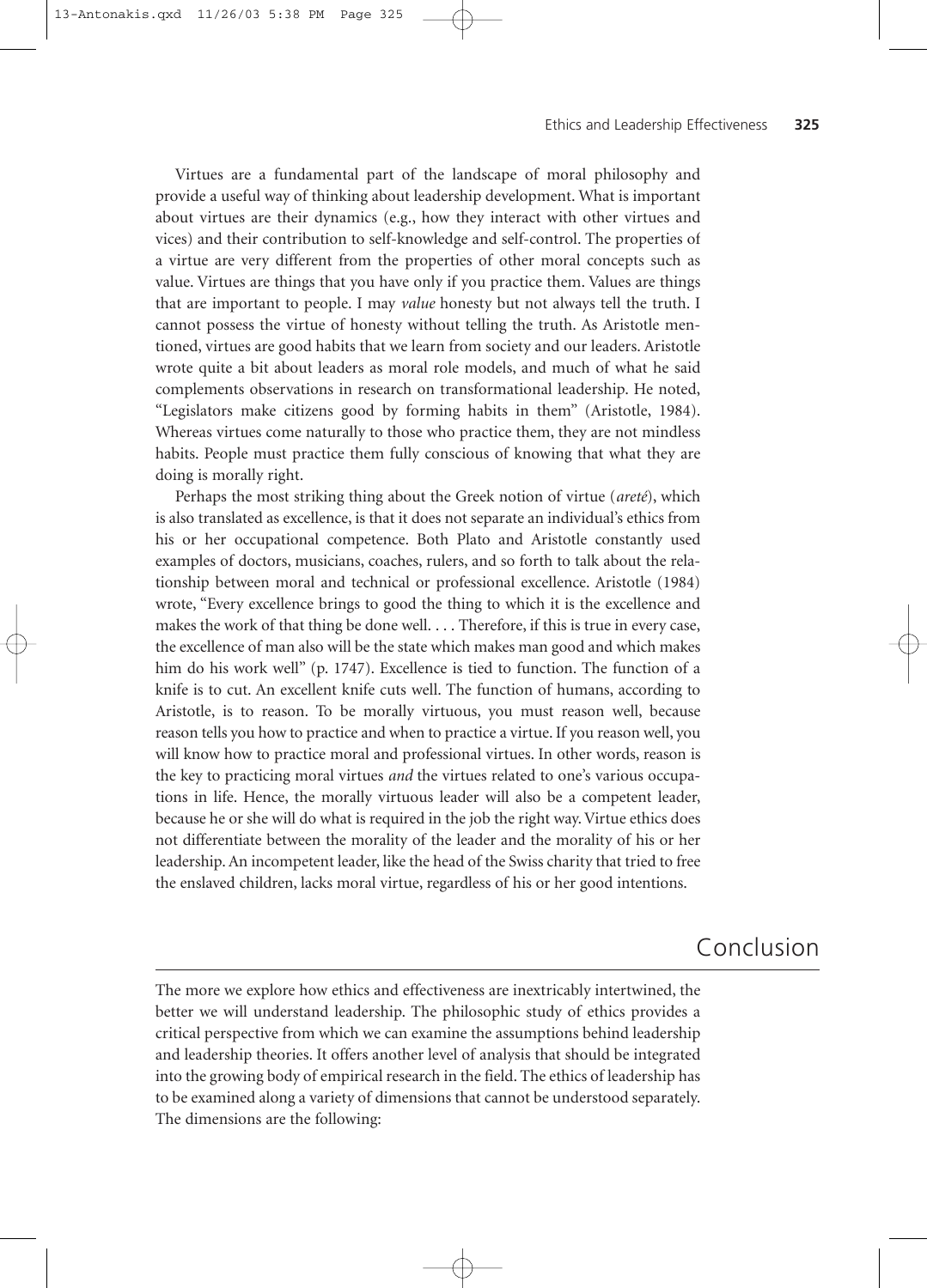- 1. The ethics of a leader as a person, which includes things like self-knowledge, discipline, and intentions, and so forth
- 2. The ethics of the leader/follower relationship (i.e., how they treat each other)
- 3. The ethics of the process of leadership (i.e., command and control, participatory)
- 4. The ethics of what the leader does or does not do

These dimensions give us a picture of the ethics of what a leader does and how he or she does it. But even after an interdependent analysis of these dimensions, the picture is not complete. We then have to take one more step and look at all of these interdependent dimensions in larger contexts. For example, the ethics of organizational leadership would have to be examined in the context of the community, and so forth.

A richer understanding of the moral challenges that are distinctive to leaders and leadership is particularly important for leadership development. Whereas case studies of ethical leadership are inspiring and case studies of evil leaders are cautionary, we need a practical understanding of why it is morally difficult to be a good leader and a good follower. Leaders do not have to be power-hungry psychopaths to do unethical things, nor do they have to be altruistic saints to be ethical. Most leaders are not charismatic or transformational leaders. They are ordinary men and women in business, government, nonprofits, and communities who sometimes make volitional, emotional, moral, and cognitive mistakes. More work needs to be done on ordinary leaders and followers and how they can help each other be ethical and make better moral decisions.

Aristotle (1984) said that happiness is the end to which we aim in life. The Greek word that Aristotle uses for happiness is *eudaimonea.* It means happiness, not in terms of pleasure or contentment, but as flourishing. A happy life is one where we flourish as human beings, both in terms of our material and personal development and our moral development. The concept of *eudaimonea* gives us two umbrella questions that can be used to assess the overall ethics and effectiveness of leadership. Does a leader or a particular kind of leadership contribute to and/or allow people to flourish in terms of their lives as a whole? Does a leader or a particular kind of leadership interfere with the ability of other groups of people or other living things to flourish? Leaders do not always have to transform people for them to flourish. Their greater responsibility is to create the social and material conditions under which people can and do flourish (Ciulla, 2000). Change is part of leadership, but so is sustainability. Ethical leadership entails the ability of leaders to sustain fundamental notions of morality such as care and respect for persons, justice, and honesty, in changing organizational, social, and global contexts.

Last, leadership scholars have just begun to scratch the surface of other disciplines. History, philosophy, anthropology, literature, and religion all promise to expand our understanding of leaders and leadership. Ancient writers such as Plato, Aristotle, Lao-tzu, and Confucius not only tell us about leadership, they also capture our imaginations. What makes a classic a classic is that its message carries